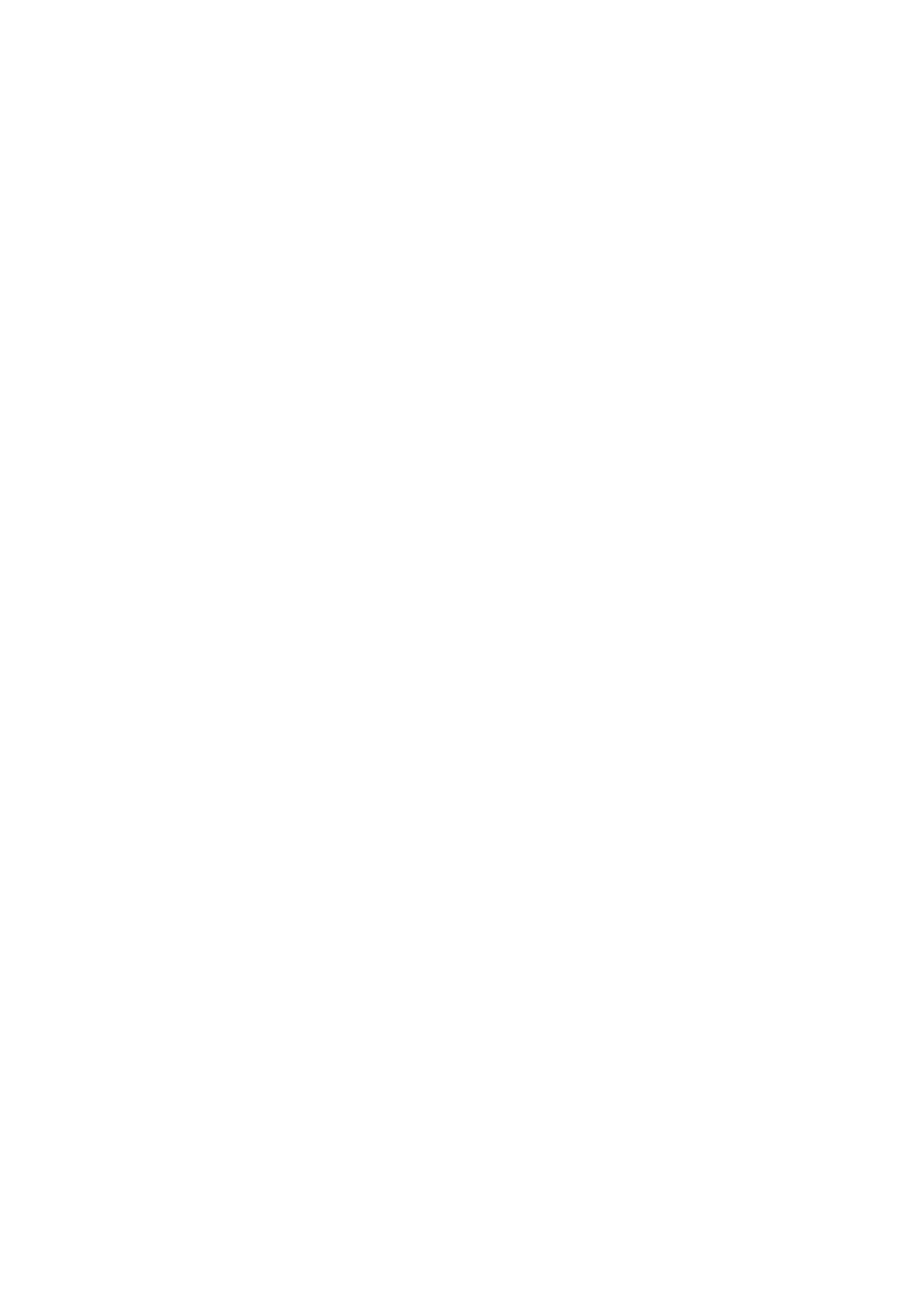# Innihaldsyvirlit / *Contents*

|                                                                  | Síða / Page |
|------------------------------------------------------------------|-------------|
| Partafelagsupplýsingar / Company information                     | 4           |
| Leiðsluátekning / Management statement                           | 5           |
| Høvuðstøl og lyklatøl / Highlights and ratios                    | 6           |
| Leiðslufrágreiðing / Management's review                         | 7           |
| Nýttur roknskaparháttur / Accounting policies                    | 11          |
| Atekning frá óheftum grannskoðara / Independent Auditor's Report | 15          |
| Rakstrarroknskapur / Income statement                            | 17          |
| Fíggjarstøða / Balance sheet                                     | 18          |
| Peningastreymsuppgerð / Cash flow statement                      | 20          |
| Notur / Notes                                                    | 21          |
| Leiðslan í Magn / Management of Magn                             | 26          |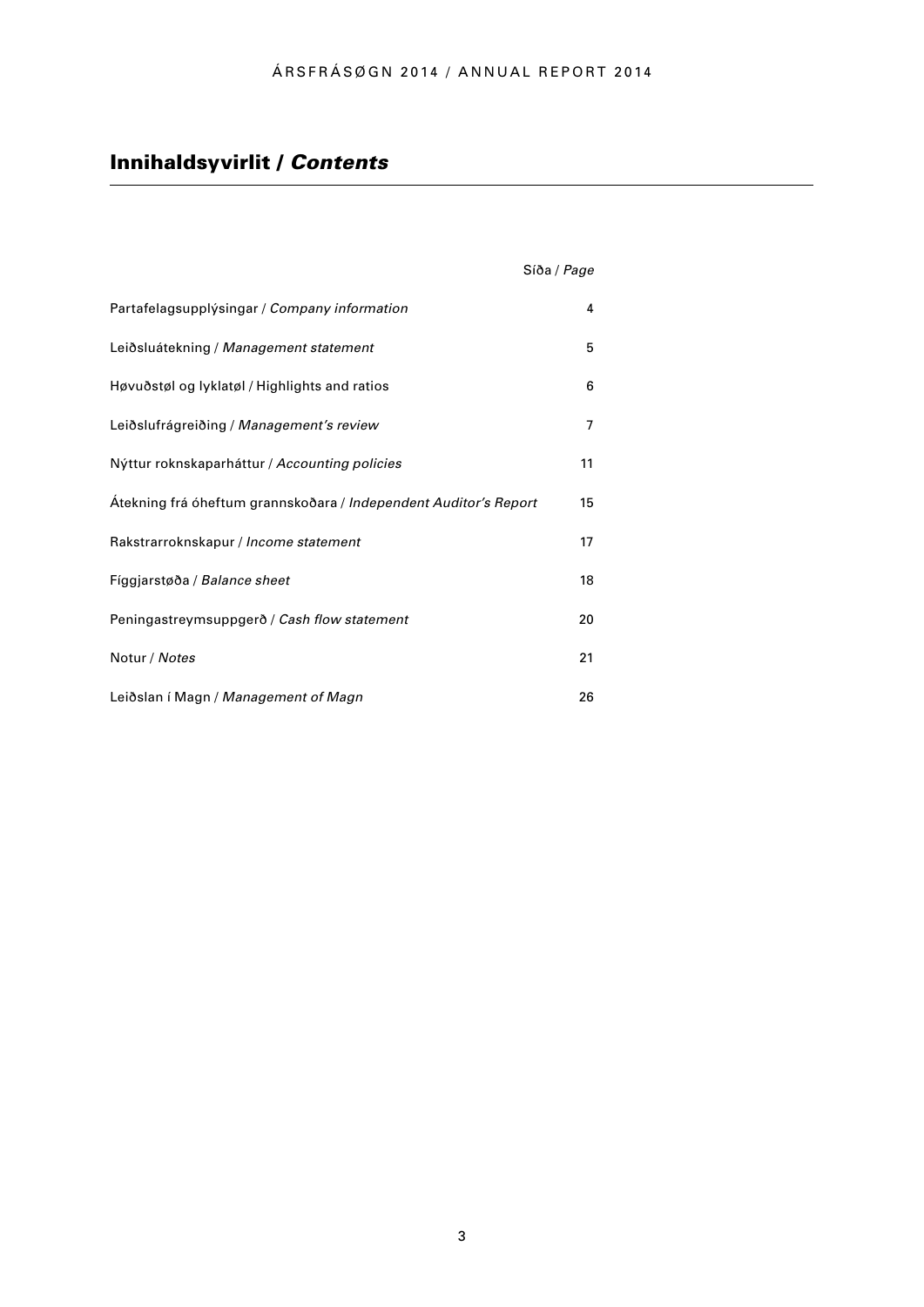# Partafelagsupplýsingar / *Company Information*

## Felagið / *Company*

P/F Magn Vestara Bryggja 10 100 Tórshavn P/F Reg. nr. 200 Heimstaðarkommuna / *Domicil municipality:* Tórshavn

## Nevnd / *Board of Directors*

Jens M. Rasmussen, formaður / *Chairma*n Jón Díðrik Jónsson, næstformaður / *Vice Chairman* Christian Nagata, nevndarlimur / *Member of the Board*

## Stjórn / *Management*

Hendrik Egholm, stjóri / *Managing Director*

## Grannskoðan / *Auditors*

**JANUAR P/F**  Løggilt Grannskoðanarvirki / *State Authorized Public Accountants*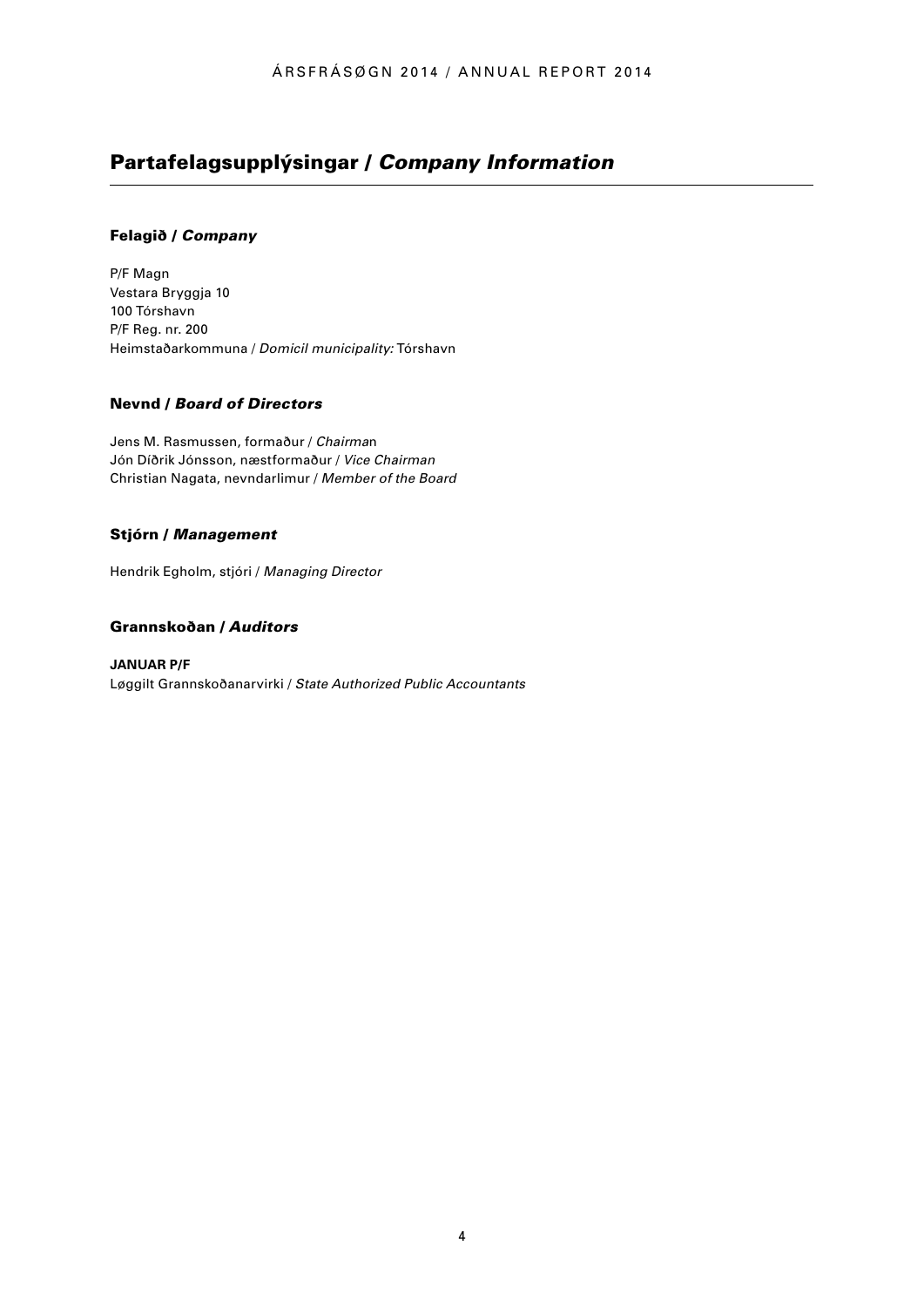## Leiðsluátekning / *Management statement*

Hervið verður ársfrásøgn fyri 2014 løgd fram. Ársfrásøgnin er gjørd samsvarandi ásetingunum í ársroknskaparlógini fyri stórar fyritøkur í flokki C og viðtøkum felagsins.

Tað er okkara fatan, at nýttur roknskaparháttur er hóskandi og at hann tryggjar, at ársfrásøgnin gevur eina rættvísandi mynd av ognum, skyldum og fíggjarligu støðuni pr. 31/12-2014 og av úrslitinum av virksemi og peningastreymi felagsins fyri roknskaparárið 1. januar - 31. desember 2014.

Ársfrásøgnin verður løgd fyri aðalfundin, og mælt verður til at góðkenna hana.

Hereby we present the annual report for 2014. The 2014 Annual Report is made according to the Faroese Financial Statements Act, and it fulfils the requirements for big companies in class C.

We find the accounting policies appropriate and we are convinced that they ensure that the annual report displays a true and fair view of the company's assets and liabilities and financial position on December 31st 2014 and of the company's results of its activities and cash flow in the financial year January 1st - December 31st 2014.

The annual report will be presented to the annual meeting with a recommendation for approval.

| Tórshavn, tann | $2 + 14$ | 2015 |
|----------------|----------|------|
|                |          |      |

Stjórn / *Managem* Hendrik Egholm stjóri / *Managing Director*

Nevnd / *Board of Directors* 

Jens Meinhard Rasmussen

formaður / *Chairman*

Jón Díðrik Jónsson

næstformaður / *Vice Chairman* 

Christian Nagata

nevndarlimur / *Memper of the Board* Góðkent á aðalfundi, tann 27/ Y 2015 *Approved at annual general meeting* 

Fundarstjóri / *Chairman of the meeting*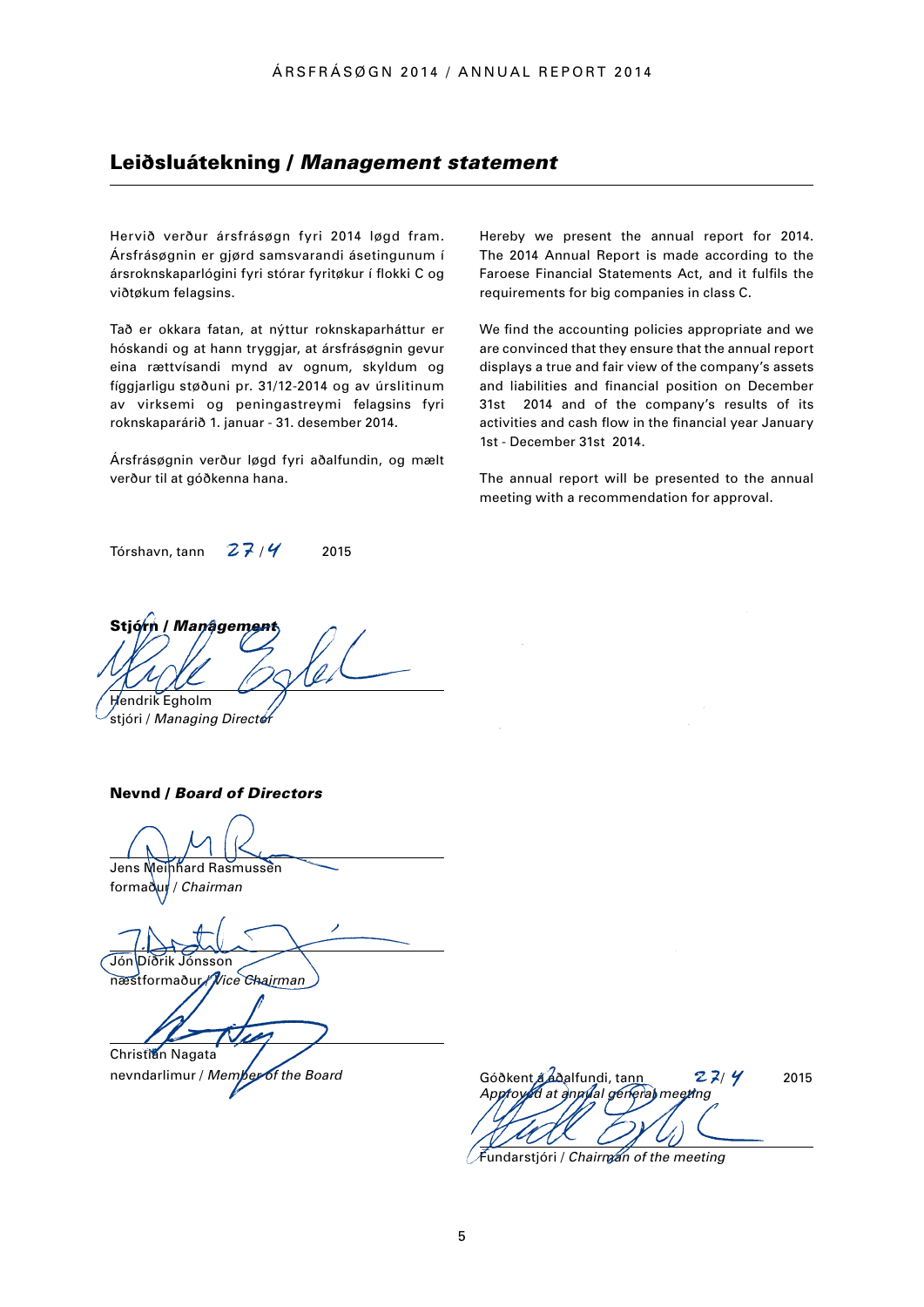# Høvuðstøl og lyklatøl / *Highlights and ratios*

| Rakstur / Profit and loss account (DKK million)                       | 2014  | 2013  | 2012  | 2011  | 2010  |
|-----------------------------------------------------------------------|-------|-------|-------|-------|-------|
| Nettosøla / Net turnover                                              | 693,7 | 847,7 | 779,9 | 664,9 | 690,7 |
| Rakstrarvinningur / Profit before financial items                     | 33,9  | 30,8  | 33,9  | 31,0  | 29,1  |
| Úrslit áðrenn skatt / Profit before tax                               | 29,2  | 26,1  | 24,8  | 20,6  | 22,6  |
| Partafelagsskattur / Company tax                                      | 6,4   | 5,9   | 5,5   | 4,0   | 5,5   |
| Ársúrslit / Profit after tax                                          | 22,7  | 20,2  | 19,4  | 16,6  | 17.0  |
| Fíggjarstøða / Balance sheet (DKK million)                            |       |       |       |       |       |
| Støðisogn / Fixed assets                                              | 209,7 | 212,8 | 218,0 | 221,7 | 216,9 |
| Umferðarfæ í alt / Current assets                                     | 100,8 | 115,5 | 121,3 | 110,2 | 91,4  |
| Aktiv íalt / Total assets                                             | 310,6 | 328,2 | 339,3 | 331,9 | 308,3 |
| Eginogn / Equity                                                      | 158,0 | 140,3 | 144,9 | 125,5 | 113,9 |
| Onnur lyklatøl / Other key ratios                                     |       |       |       |       |       |
| Rakstraravkast / Profit ratio <sup>1)</sup>                           | 4,9   | 3,6   | 4,3   | 4,7   | 4,2   |
| Ognaravkast / Return on the total capital <sup>2)</sup>               | 11,0  | 9,5   | 10,0  | 9,4   | 10,5  |
| Eginognaravkast / Return on equity <sup>3)</sup>                      | 14,4  | 14,4  | 13,4  | 13.2  | 14,9  |
| Gjaldførisevni / Liquidity ratio <sup>4)</sup>                        | 1,2   | 1,0   | 1,4   | 1,2   | 1,4   |
| Eginognarpartur / Equity ratio 5)                                     | 50,9  | 42,7  | 42,7  | 37,8  | 36,9  |
| Vinningsbýtisprosent / Dividends in percent <sup>6)</sup>             | 3,1   | 0,0   | 0,0   | 3,8   | 3,0   |
| Lønarútreiðslur / Salaries and wages                                  | 32,6  | 32,9  | 33,0  | 30,0  | 29,1  |
| Iløgur í støðisogn / Investment in fixed assets                       | 12,2  | 9,2   | 11,0  | 19,2  | 5,0   |
| Arsverk í miðal / Number of employees, average                        | 76    | 75    | 77    | 72    | 70    |
| Søla av oljuvørum / Sales of oil products (1000 tons/m <sup>3</sup> ) | 99    | 138   | 100   | 94    | 138   |

1) Rakstrarvinningur / Nettosøla x 100 / *Profit before financial items / net turnover x 100* 

2) Úrslit áðrenn skatt og rentuútreiðslur / aktiv í alt x 100 / *Profit before tax and financial expenses / Total assets x 100* 

3) Ársúrslit / Eginogn x 100 / *Profit after tax / Equity x 100* 

4) Umferðarfæ / stuttfreistað skuld / *Current assets / short-term debt* 

5) Eginogn / aktiv í alt x 100 / *Equity / Total assets x 100* 

6) Vinningsbýti / Eginogn áðrenn vinningsbýti x 100 / *Dividends / Equity before dividend x 100*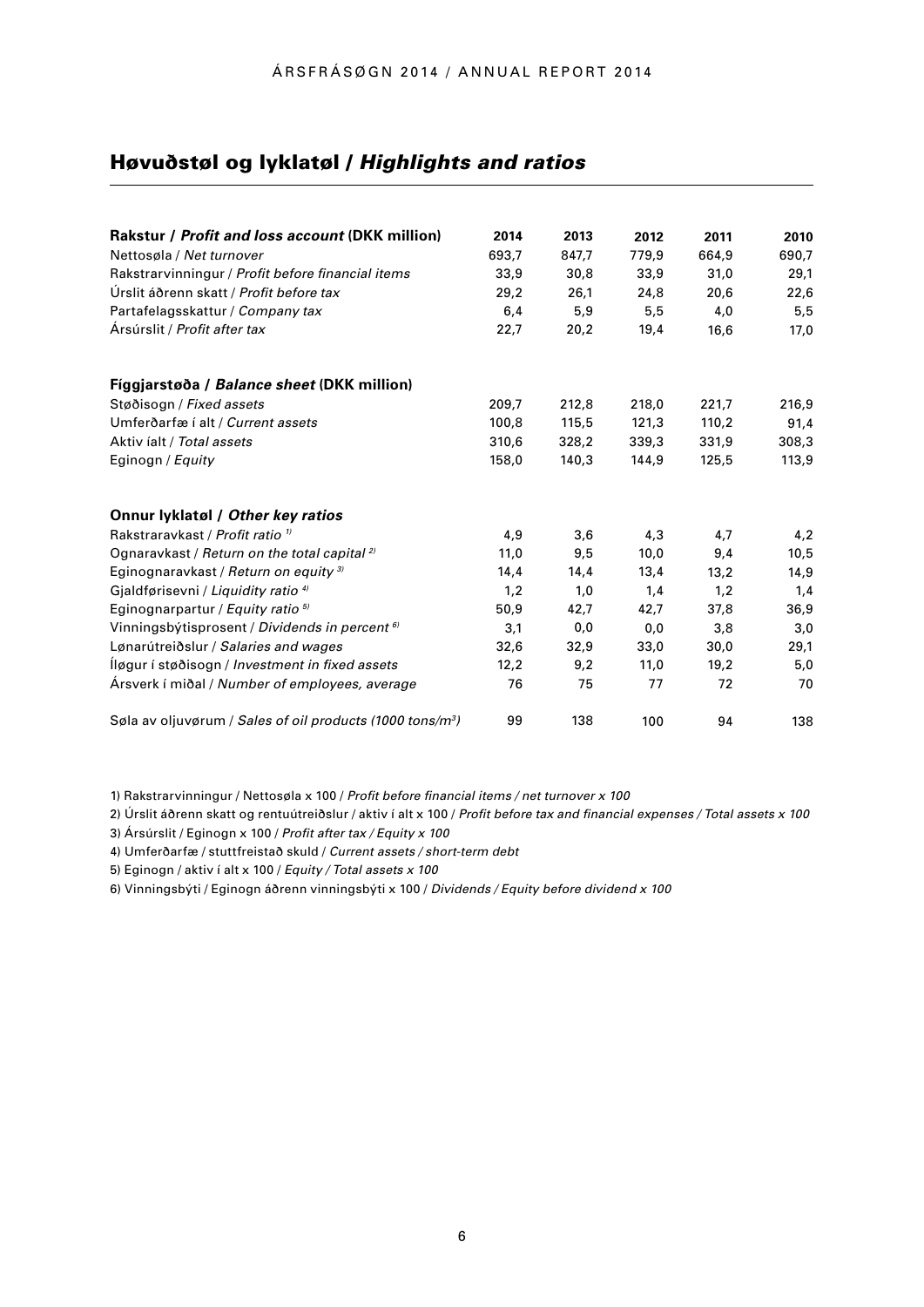## Leiðslufrágreiðing / *Management's review*

### **P/F Magn**

Felagsins virksemi er at tryggja Føroyum og føroyingum orku. Hetta fyrst og fremst við at selja brenniolju til sethús, virki, akfør og skip, umframt smyrjiolju og allar vanligar tænastur og tænastulutir til miðstøðuhita. 11 bensinstøðir verða riknar undir Magn navninum.

Umframt høvuðsskrivstovu í Tórshavn, eru deildarskrivstovur í Klaksvík og á Tvøroyri. Magn hevur oljuog aðrar goymslur í Tórshavn, Nólsoy og Klaksvík. Felagið eigur tanga-, vøru- og lastbilar, sum hvønn dag lata olju til skip, virkir og húsarhald kring alt landið. Harumframt rekur Magn eina landsumfatandi hitatænastu.

Okkara missión, visión og virðir eru okkara leiðistjørnur fyri tí, sum starvsfólk okkara gera, og tí vit lova kundum, eigarum og samfelagnum sum heild.

Okkara missión er "Vit tryggja tær orku".

Okkara visión er "Vit vilja upplivast sum Føroya besti orkuveitari".

Okkara virðir eru:

- Kundin í fokus
- Vitan og førleiki leingi livið
- Skjótt er gott
- Gleði gevur megi

#### **Fíggjarliga gongdin**

Avlopið í 2014 gjørdist 22,7 mió. kr. eftir skatt. Hetta er ein framgongd uppá 2,5 mió. kr. sammett við úrslitið í 2013. Sølan tilsamans var 693,7 mió. kr. ímóti 847,7 mió. kr. í 2013.

Rakstrarvinningurin og úrslitið áðrenn skatt vóru hægri í 2014 enn í 2013 orsakað av einum hægri bruttovinningi, samstundis sum rakstrarútreiðslurnar vóru á sama støði sum í 2013.

Leiðsla felagsins metir, at úrslitið fyri 2014 er nøktandi.

#### **P/F Magn**

The company's purpose is to supply energy to the Faroes and the Faroese. First and foremost by selling fuels to households, the industry, vehicles and ships. But also by selling energy related products and services such as lubricant and standard central heating services and parts. Eleven service stations operate under the Magn brand.

In addition to the main office in Tórshavn, there are regional branches in Klaksvík and Tvøroyri. Magn has oil depots and other storage facilities in Tórshavn, Nólsoy, and Klaksvík. The company owns road tankers, vans, and trucks operating daily to fuel ships, the industry, and households throughout the Faroes. Furthermore Magn also boasts a nationwide "heating service".

Our mission, vision and values guide all our employees' work as well as our commitments to our customers, to our shareholders and to society as a whole.

Our mission is "We secure your energy".

Our vision is "We want to be perceived as the best energy supplier in the Faroes".

Our values are:

- The customer is the focus
- Wisdom and competency always
- Quick is good
- Happiness brings strength

#### **Finances**

The 2014 net profit was MDKK 22.7. This means that net profits increased roughly MDKK 2.5 compared to 2013. Sales totalled MDKK 693.7 against MDKK 847.7 in 2013.

Operating profits and profits before tax are better in 2014 due to higher gross profits, while operating expenses were on the same level as in 2013.

Magn's management considers the 2014 result to being satisfactory.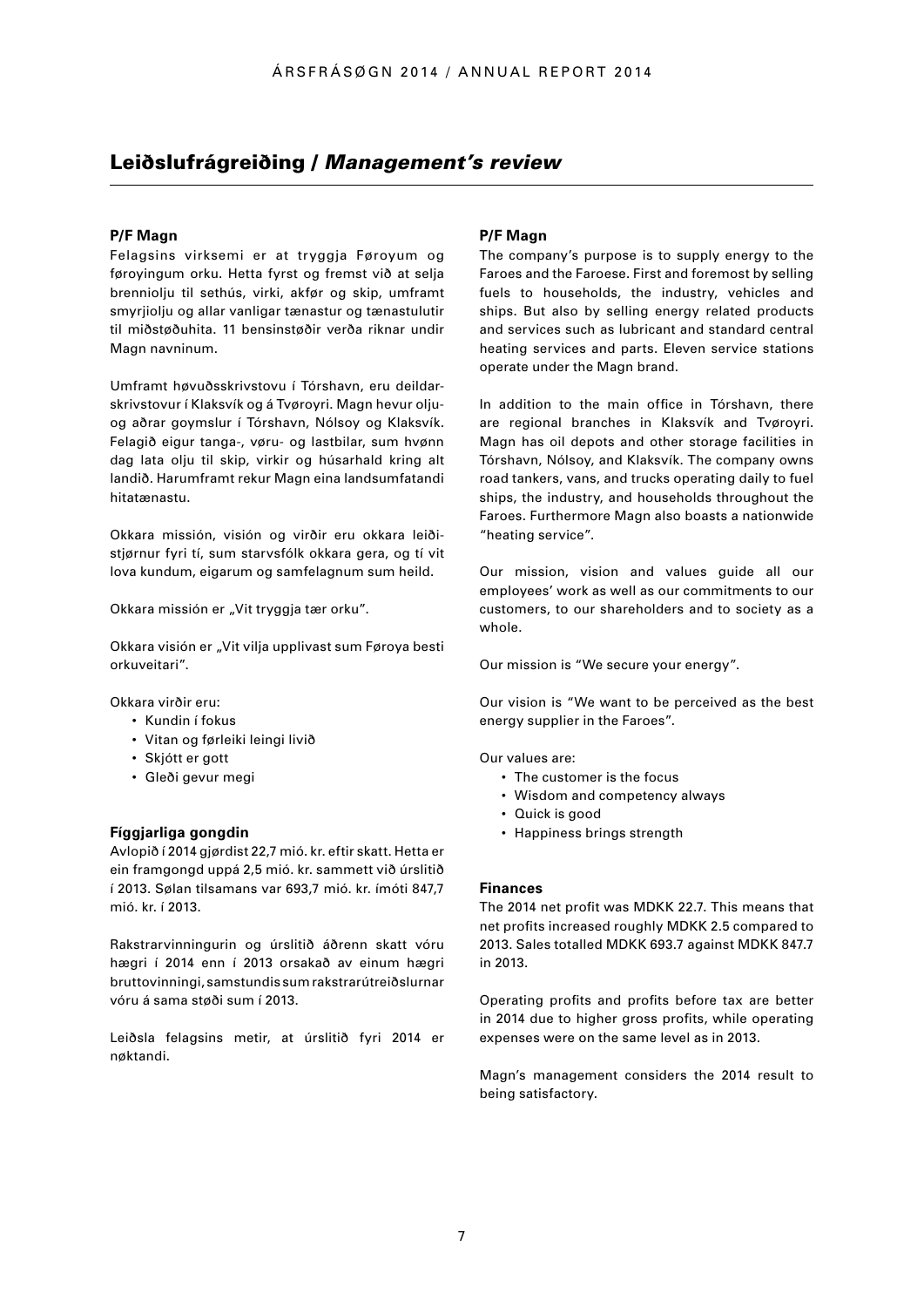#### **Formlig viðurskifti**

Síðani apríl 2009 hevur felagið borið navnið P/F Magn. P/F Magn hevur avtalu við Shellsamtakið um at umboða dygdargóðu Shell oljurnar í Føroyum.

#### **Marknaðarviðurskifti**

Felagið metir, at marknaðarpartarnir á brennievni eru lækkaðir eitt vet í mun til 2013. Men hetta kemst av, at stórar umbyggingar vóru framdar á støðum okkara í Miðvági og Klaksvík í fyrra hálvári í 2014. Tí verður eisini mett, at marknaðarpartarnir í 2015 koma at vera á sama ella á einum hægri støði enn í 2013.

#### **HTU (Heilsa, Trygd og Umhvørvi) / HSEQ**

Virksemið hjá Magn krevur, at øll heilsu-, trygdar-, og umhvørvisviðurskifti verða tikin í størsta álvara. Okkara krøv til heilsu, trygd og umhvørvi eru strong, og virka framvegis í stóran mun, sum tá ið fyritøkan var partur av Shell samtakinum.

Á summum økjum eru trygdarkrøvini herd, og nýggjar mannagongdir settar í verk. Tað er eitt aðalmál at tryggja, at eingin kemur til skaða av okkara ávum, og at okkara virksemi er til minst møguligan skaða á umhvørvið.

Magn hevur tessvegna fastar og strangar mannagongdir fyri øll arbeiði, har váði er. Felagið hevur fastar mannagongdir um óhapp henda, bæði fyri felagið sjálvt, men eisini felags mannagongdir í samstarvi við onnur avvarandi, t.d. Tilbúgving Landsins og Effo. Ætlanin er, at Magn, Effo og Tilbúgving Landsins minst einaferð hvørt ár skulu hava felags venjing, við atliti at venja mannagongdir tá óhapp henda, har dálkandi og vandamikil evni eru involverað.

Síðani 2013 er alt virksemi felagsins ISO 9001, 14001 og OHSAS 18001 góðkent av Det Norske Veritas (DNV), umframt Achilles og F-Pal skrásett.

#### **Rakstrargøgn**

Magn ger leypandi íløgur í nýggj rakstrargøgn til tess at gera raksturin av fyritøkuni so effektivan og tryggan sum gjørligt. Seinastu árini eru munandi íløgur gjørdar í m.a. nýggjar tangabilar, nýggjar skipanir av ymsum slagi, útbúnað á bensinstøðum og til smábátapumpur kring landið. Magn fylgir donskum lógum og reglum fyri reins og máting av øllum tangum á Magn bensinstøðum og oljugoymslum, hóast hesar lógir og reglur ikki eru galdandi í Føroyum.

### **Formal Aspects**

Since April 2009 the company has had the name P/F Magn. P/F Magn has an agreement with the Shell group about representing high quality Shell lubricants in the Faroes.

#### **Market Conditions**

The company estimates that its transportation fuels market shares have decreased slightly in 2014 compared to 2013, due to major refurbishments at two of our retail stations in the first half of 2014. Therefore the company estimates, that the market shares in 2015 will reach or exceed the 2013-levels.

#### **HSEQ**

Due to Magn's operations health, safety, environmental, and quality matters are a top priority. Our health, safety, security, environmental, and quality standards are stringent and for the most parts remain the same as when the company was still a part of the Shell group.

In certain areas, safety and security requirements have been tightened further and new procedures have been put in place. It is a chief concern for us to ensure that we do not cause people any harm due to our operations and that the environmental impact from our activities shall always be well identified and evaluated, in order to achieve a minimum impact on the environment.

This is why Magn has fixed and strict procedures for all high risk activities. The Company has set out procedures to be followed in the case of accidents, both internal procedures and joint external procedures in cooperation with other stakeholders, such as, Tilbúgving Landsins (the national emergency preparedness service) and Effo. Magn, Effo and Tilbúgving Landsins intend to carry out joint exercises every year to practice the procedures for dealing with accidents involving polluting or hazardous substances.

All of Magn's business areas have been ISO 9001, 14001 og OHSAS 18001 certified since 2013. Certifying body was Det Norske Veritas (DNV). In addition to this, Magn was Achilles and F-Pal certified.

#### **Operating Equipment**

Magn continuously invests in new equipment in order to ensure that the company is run as efficiently, safely and securely as possible. Over the last years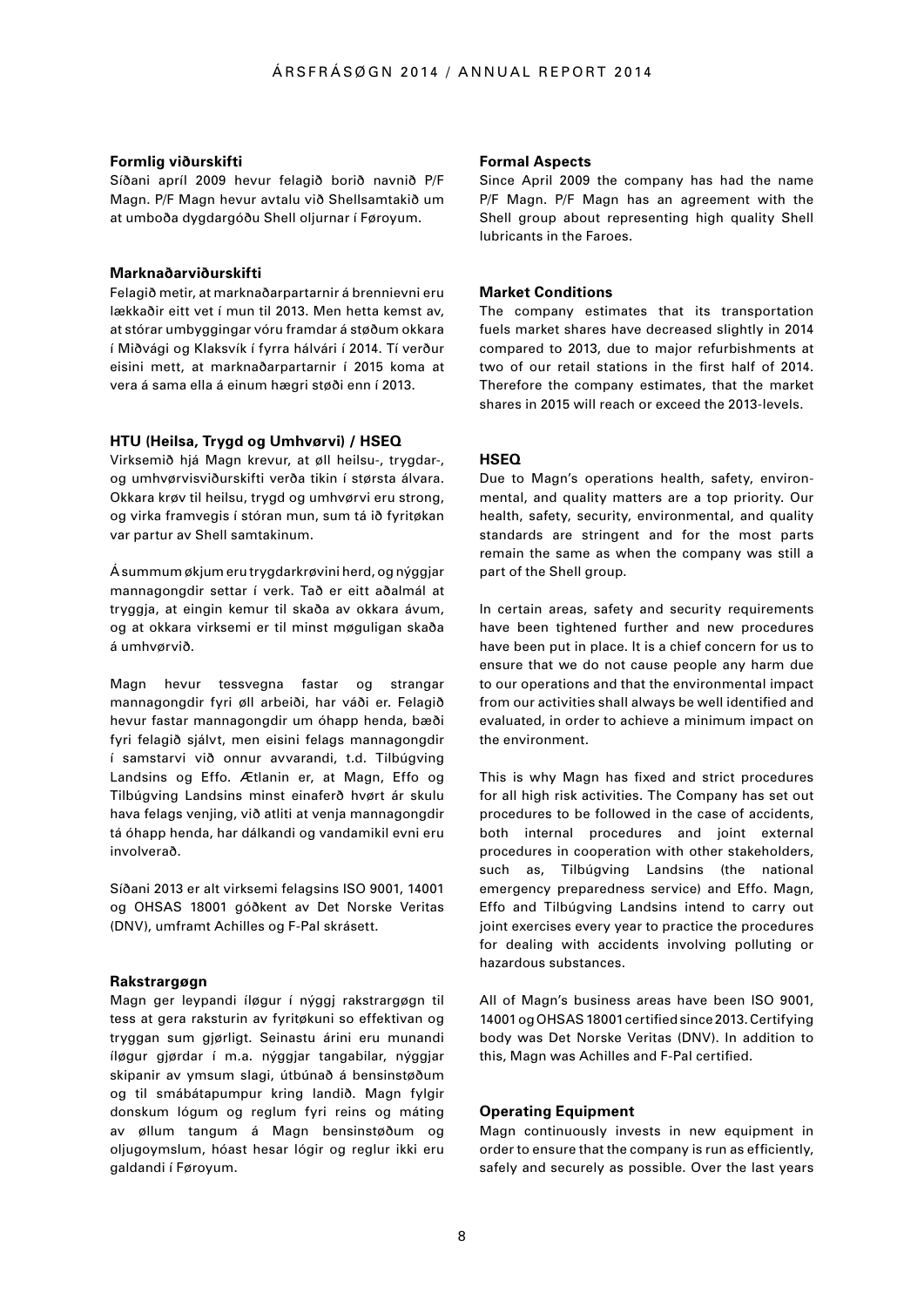#### **Váðar**

Marknaðarliga er váðin serstakliga knýttur at prísum og treytum fyri sølu av oljuúrdráttum, búskaparligu støðuni í samfelagnum og serliga búskaparligu støðuni í fiskivinnuni. Eisini er ein ávísur goymsluváði og valutaváði. Roynt verður at minka um goymsluváðan við at hava minst møguligt á goymslu, meðan valutaváðin verður stýrdur við at halda eitt vakið eyga við gongdini. Tað verða vanliga ikki nýtt serlig fíggjarlig amboð í hesum sambandi, tí mett verður, at váðin tó er lutfalsliga lágur í mun til fíggjarligu orku felagsins.

Magn hevur framhaldandi stórt fokus á skuldarar, og eftirlitið við skuldarum er munagott. Hetta fyri at minka sum mest um tapini. Váðin mótvegis serstakliga fiskivinnuni er sera stórur. Í londunum rundanum okkum verður olja vanliga ikki veitt fiskivinnuni uttan forútgjald. Hetta verður gjørt í Føroyum, og kredittíðin er vanliga long.

#### **Framtíðin**

Okkara mál er at hava leiðsluna í orkuvinnuni. Hetta gera vit við leypandi at dagføra og menna starvsfólk, vørur, tænastur og útbúnað okkara, tryggja kundum okkara eitt gott og kappingarført tænastustøði, samstundis sum vit vísa samfelagslig atlit. Hetta merkir eisini, at vit á Magn eru byrjað, og vilja halda áfram við, at leggja dent á eitt størri útboð av orkuloysnum, eisini innan alternativa orku.

Opinleiki, vitanarspjaðing og gott samskifti føra til bestu úrslitini. Bæði tá tað ræður um leiðslu og starvsfólk, og í viðurskiftum við okkara viðskiftafólk og alt samfelagið í síni heild.

Støðan í føroyska búskapinum er framvegis góð samanborið við onnur lond. Privata nýtslan er tó framvegis lutfalsliga lág, hóast hon er økt nakað í 2014, eins og partar av fiskivinnuni framvegis hava trupulleikar. Tað er trupult at meta um, hvussu gongdin í heimsbúskapinum verður, og hvørji árin hetta fer at hava á føroyska búskapin í 2015. Tað er eisini trupult at meta um gongdina á ymisku økjunum í føroyska búskapinum, hóast vit meta, at tann sum heild góða gongdin heldur fram.

Samanumtikið metir leiðsla felagsins, at rakstrarvinningurin í 2015 verður á sama støði sum í 2014.

#### **Hendingar eftir roknskaparlok**

Eftir roknskaparárslok eru ikki farnar fram hendingar, ið hava týdning fyri metingina av ársfrásøgnini.

considerable investments have been made in, for example, new road tankers, different systems, equipment for petrol stations and boat pumps across the country. Magn follows the Danish regulations in regards to cleaning, monitoring, and measuring the tank installations at the Magn service stations throughout the Faroes and at our oil depots, even though these regulations do not apply in the Faroe Islands.

#### **Risks**

Market risks are particularly linked to the oil price, the conditions of oil product sales, the overall domestic economic situation, and particularly the economic situation in the fishing industry. There is also a level of inventory risk and exchange rate risk. Magn strives to minimize inventory risk by keeping storage levels low, while exchange rate risks are managed through meticulous monitoring. In general, no specific financial instruments are used for this purpose, because the level of risk is considered low relative to the company's financial capacity.

Magn continues to focus on accounts receivable and maintains its increased monitoring of debtors in order to minimize losses. The risk in the fishing industry is very high. In our neighbouring countries fuel is usually not supplied to the ships without prepayment. This is not the case in the Faroes and fixed credit times are usually long.

#### **Future Prospects**

Our goal is to lead the energy sector. We strive to reach this goal by continuously training and upskilling our employees, by regularly updating and developing our products, services and equipment, by guaranteeing a sound and competitive level of service for our customers, while demonstrating our commitment to society. This also means that Magn has started to, and intends to continue to, prioritize a broader offer of energy solutions.

Transparency, knowledge dissemination and good communication lead to the best results. This is true for management and employees, but also for our customer relations and our place in society as a whole.

The current state of the Faroese economy is good compared to other countries. Private consumption is, despite an increase in 2014, still relatively low, and parts of the fishing industry are still struggling. It is difficult to assess how the global economy will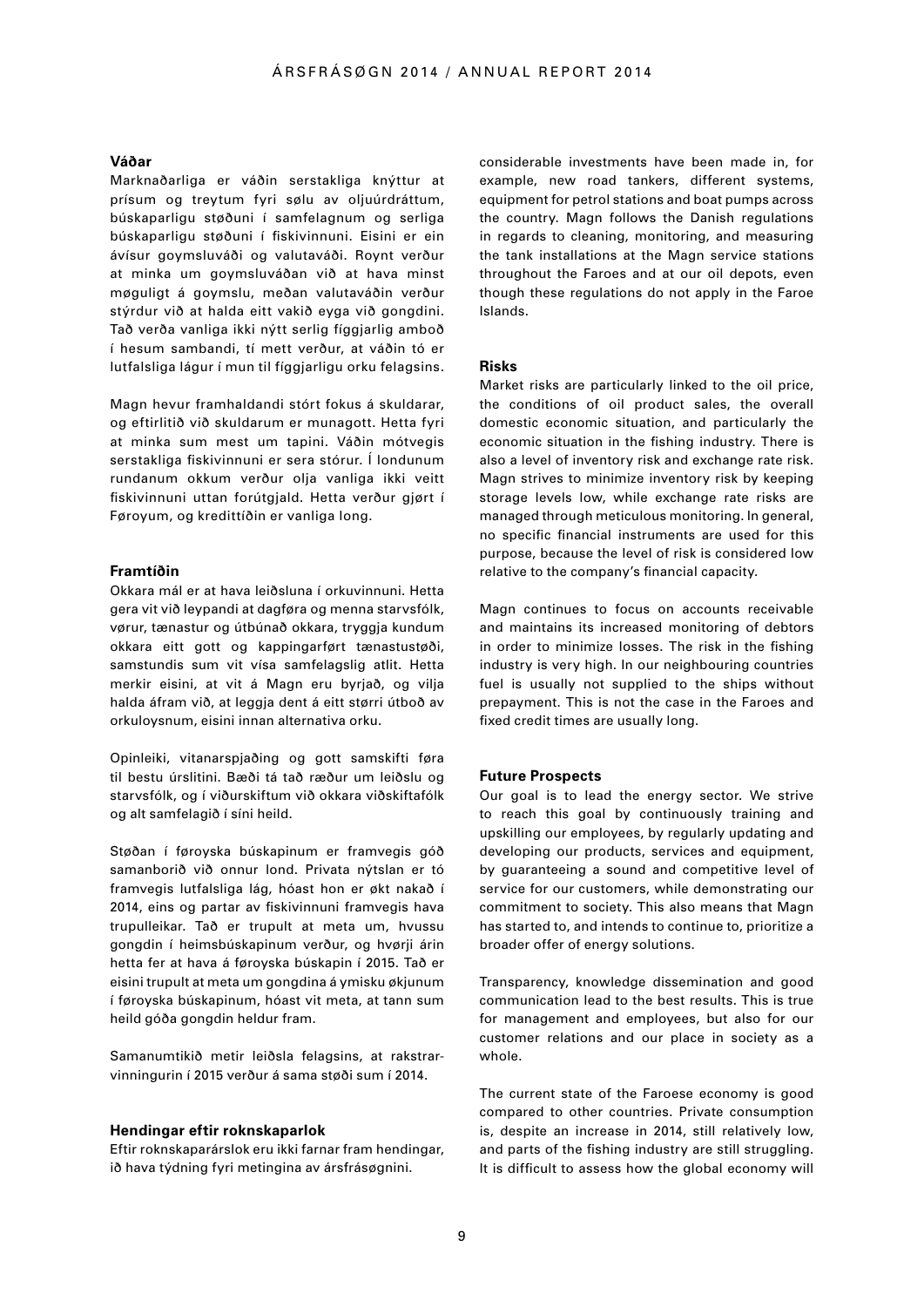#### **Partaeigaraviðurskifti**

Sambært skrásetingum felagsins eiga hesir partaeigarar nú meira enn 5% av partapeninginum: Skeljungur hf, Borgartún 26, 105 Reykjavík, Ísland, ið eisini er móðurfelagið.

#### **Býtið av úrslitinum**

Nevndin hevur uppskot um, at ársúrslitið uppá kr 22.722.007 verður býtt soleiðis:

| Flutt frá undanfarnum árum    | 134.270.577 kr. |
|-------------------------------|-----------------|
| Ársúrslit                     | 22.722.007 kr.  |
| Til taks                      | 156.992.584 kr. |
| Vinningsbýti til partaeigarar | 5.000.000 kr.   |
| Flutt til næsta ár            | 151.992.584 kr. |

evolve and what impact it will have on the Faroese economy in 2015. It is also difficult to predict the development in the different areas of the Faroese economy. We however believe that the positive trend will continue.

All in all, Magn's management expects similar operational profits in 2015 as in 2014.

#### **Events after the Closing of the Accounts**

No events have taken place after the closing of the accounts, which are of significance to the assessments made in the annual report.

#### **Shareholders**

According to the company's shareholder registry, the following shareholders hold more than 5% of the share capital: Skeljungur hf, Borgartún 26, 105 Reykjavík, Iceland, which also is the parent company.

#### **Distribution of profit**

The board proposes to distribute the annual profits of DKK 22,722,007 kr as follows:

| Carried over from previous years | 134,270,577 kr. |
|----------------------------------|-----------------|
| Annual profit                    | 22,722,007 kr.  |
| Available                        | 156,992,584 kr. |
| Dividends for shareholders       | 5,000,000 kr.   |
| Carried over to next year        | 151,992,584 kr. |
|                                  |                 |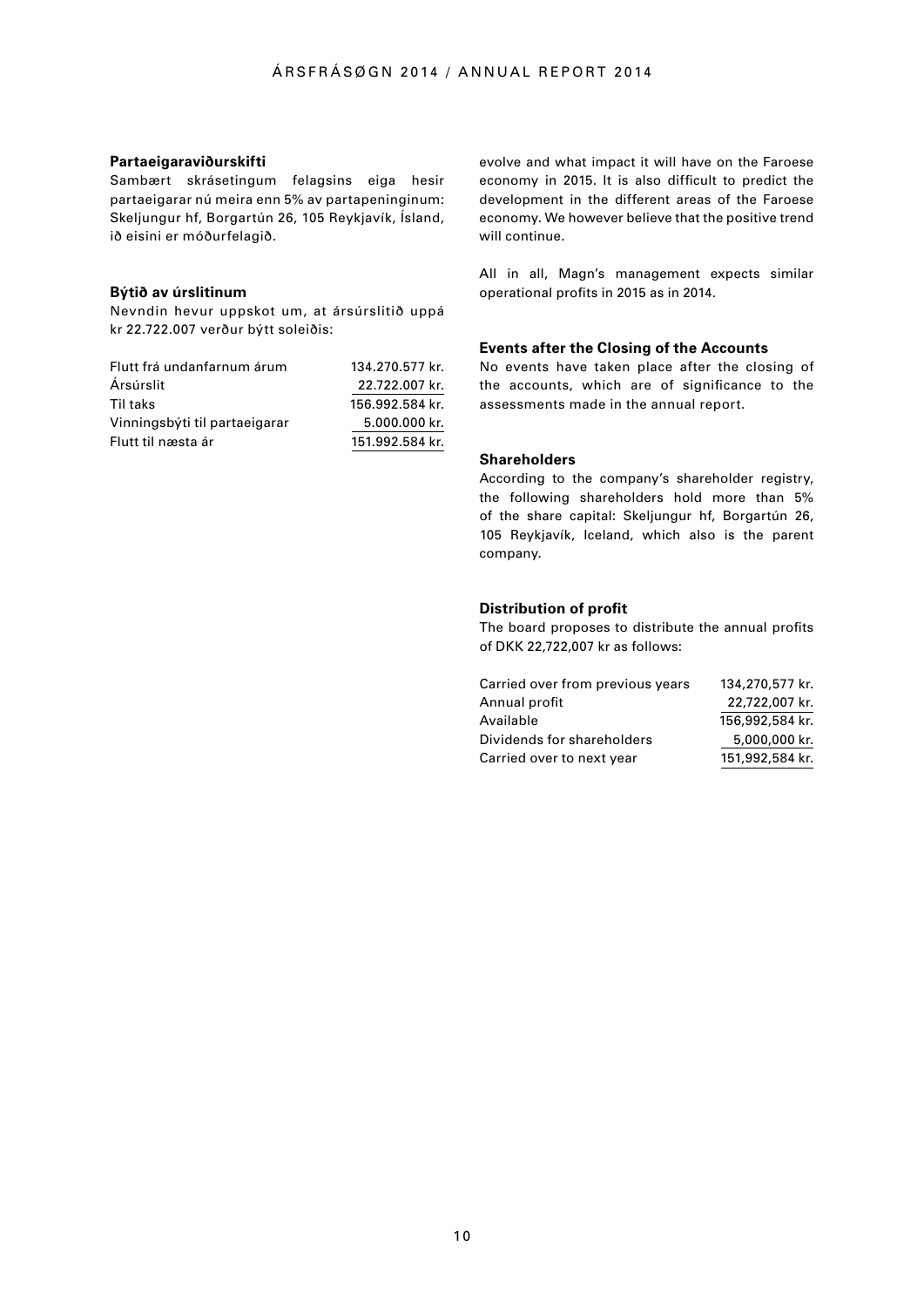# Nýttur roknskaparháttur / *Accounting policies*

## **ALMENT**

Ársfrásøgnin hjá P/F Magn er gjørd í samsvar við ársroknskaparlógina fyri stórar fyritøkur í roknskaparflokki C.

Felagið hevur avgjørt at seta roknskapin upp í frásøguhátti, starvsbýtt.

Upphæddirnar í roknskapinum eru í donskum krónum.

Nýtti roknskaparhátturin er óbroyttur í mun til undanfarna ár.

#### **UM INNROKNING OG VIRÐISÁSETING**

Inntøkur verða innroknaðar, so hvørt tær eru vunnar, herundir eisini virðisjavningar av fíggjarligum ognum og skyldum. Í rakstrarroknskapinum verða somuleiðis innroknaðir allir teir kostnaðir, ið viðvíkja árinum, herundir eisini av- og møguligar niðurskrivingar.

Ognir verða innroknaðar í fíggjarstøðuna, tá sannlíkt er, at tær í framtíðini vilja geva fyritøkuni fíggjarligar fyrimunir, og at virðið kann ásetast álítandi.

Skyldur verða innroknaðar í fíggjarstøðuna, tá ið sannlíkt er, at tær í framtíðini taka fíggjarligar fyrimunir úr fyritøkuni, og at virðið kann ásetast álítandi.

Við fyrstu innrokning verða ognir og skyldur tiknar við til útveganarvirði. Síðani verða hesar virðisásettar, sum greitt frá niðanfyri undir teimum einstøku postunum.

Innrokningar og virðisásetingar taka hædd fyri tapi og tapsváðum, ið vóru væntað, tá ið roknskapurin varð lagdur fram til góðkenningar.

Roknskaparliga virðið á støðisogn verður gjøgnumgingið árliga, fyri at staðfesta um greiðar ábendingar eru um størri/týðandi virðisminkingar enn staðfest í avskrivingum, og kann henda gjøgnumgongd føra við sær niðurskrivingar.

### **GENERAL**

The annual report has been prepared in accordance with the Faroese Financial Statements Act, for big companies in class C.

The company has chosen to prepare the annual accounts in report form, divided by functions.

All financial figures are in Danish Kroner.

The accounting policies used are unchanged compared to last year.

### **RECOGNITION AND MEASUREMENT**

Revenues are recognized in the Income Statement as they are earned. This also applies to valuation differences of financial assets and liabilities. All expenses concerning the year are also recognized in the Income Statement, and this includes also all depreciations and possible writedowns.

Assets are recognized in the balance sheet when the financial benefits from the assets likely will flow to the company and these values can be measured reliably.

Liabilities are recognized in the balance sheet when the financial benefits from the liability are likely to flow from the company, and these values can be measured reliably.

At initial recognition, assets and liabilities are measured at acquisition value. Subsequently these will be measured as described in the sections below regarding the individual items.

Recognising and measurement are taking into due consideration losses and risks, which were expected at the time when the Annual Report is authorized for issue.

In order to check for significant changes/decrease in value as compared to the scheduled depreciations, the book value of noncurrent assets is evaluated on an annual basis. This check might result in write downs.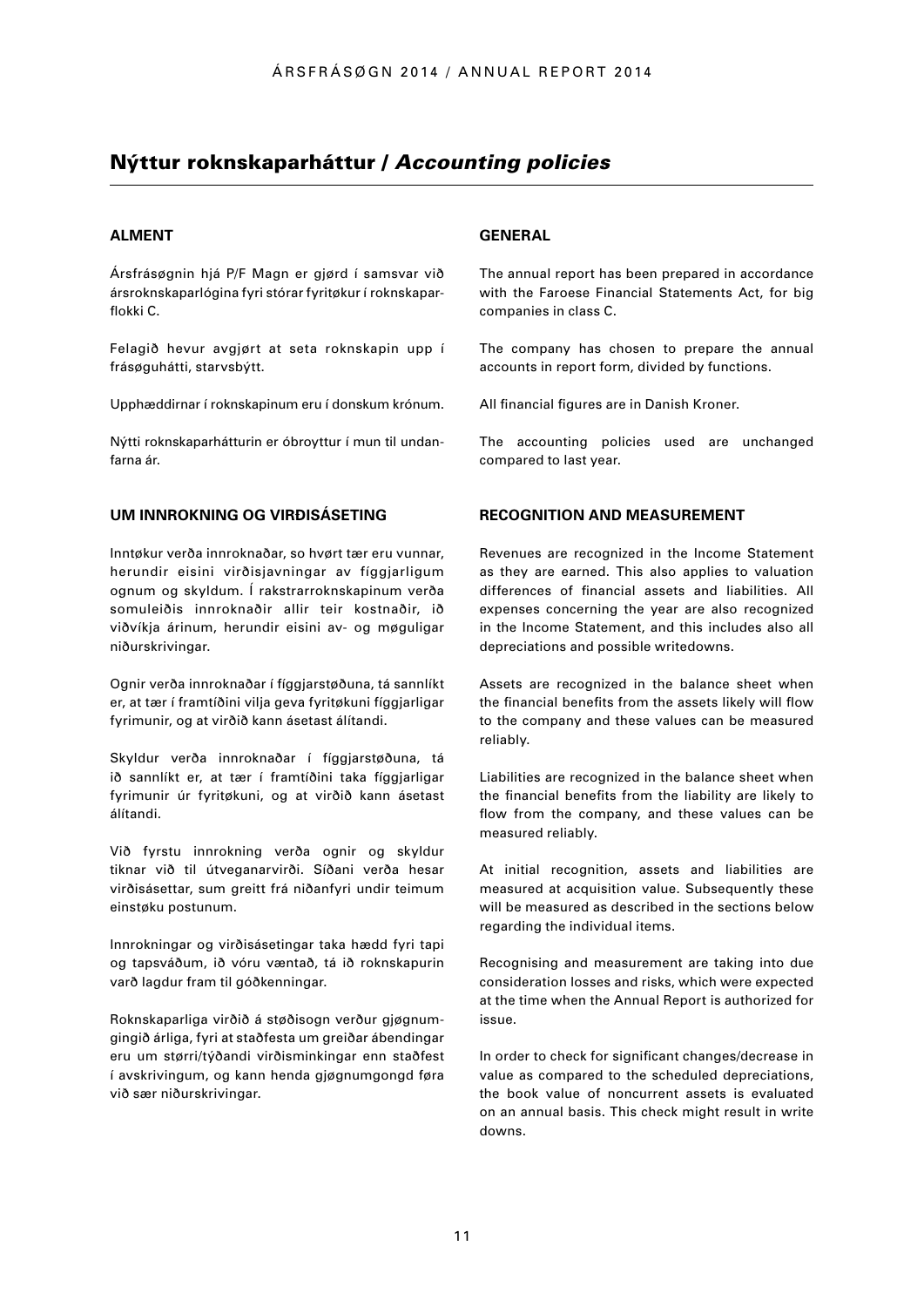#### **RAKSTRARROKNSKAPURIN**

Nettosølan verður innroknað í rakstrarroknskapin, sum fakturerað og kontant søla. Sølan verður innroknað uttan MVG og frádrigin møguligum avsláttri í sambandi við søluna.

Íroknað í sølu og framleiðslukostnaði er serliga brennioljuavgjaldið. Undantikin at gjalda brennioljuavgjald eru bara skip yvir 20 BRT.

Í framleiðslukostnaðin verða innroknaðir beinleiðis og óbeinleiðis kostnaðir, ið hava við nettosøluna at gera, harundir eisini avskrivingar og lønir.

Í sølukostnaðin verða innroknaðir allir sølukostnaðir, útreiðslur til flutning og goymslur innanlands, umframt avskrivingar og lønir í hesum sambandi.

Í fyrisitingarkostnaðin verður innroknaðir allir kostnaðir til umsiting, herundir eisini avskrivingar og lønir í hesum sambandi.

#### **Fíggjarpostar og gjaldoyra**

Fíggjarligar inntøkur og kostnaðir verða innroknað við teimum upphæddum, sum viðvíkja roknskaparárinum. Fíggjarpostar umfata rentuinntøkur og útreiðslur, aðrar kostnaðir knýttir at fígging felagsins, umframt staðfestur og ikki staðfestur kursvinningur og tap í sambandi við handil í fremmandum gjaldoyra.

Transaktiónir í fremmandum gjaldoyra eru umroknaðar til kursin, sum var galdandi á transaktiónsdegnum. Ikki avroknaðar ognir og skyldur í fremmandum valuta verða við árslok umroknaðar til danskar krónur til síðsta almenna gjaldoyrakurs við árslok.

Allir gjaldoyrakursmunir verða innroknaðir í rakstrarroknskapin undir fíggjarpostum.

#### **Skattur**

Skattur av ársúrslitinum er roknaður við støði í úrsliti áðrenn skatt, tillagað fyri ikki skattskyldugar inntøkur og útreiðslur.

Avsetingin til útsettan skatt verður roknað við 18% av teimum tíðarbundnu avvikunum, sum stava frá, at inntøkur og útreiðslur ikki verða tiknar við í rakstrarroknskapinum og skattskyldugu inntøkuni í sama tíðarskeiði.

#### **INCOME STATEMENT**

Net turnover is being recognized in the Income Statement as invoiced and cash sales in the period, without Value Added Taxes and with deduction of discounts.

There is however a special duty on diesel and gas oil included in the net turnover and cost of sales. This special oil duty is invoiced to all customers except for ships larger than 20 GT.

In Cost of Sales all direct and indirect expenses connected with the net turnover are recognized, including depreciation and salaries.

In Sales and Distribution costs are recognized all sales expenses, domestic distribution and storage expenses, including depreciation and salaries.

In Administration Costs all expenses to administration, including depreciation and salaries are recognized.

#### **Financial items and currency**

Financial income and expenses are recognized with the amounts concerning the actual accounting period. Financial items include interest income and expense, other expenses related to the financing of the company, and realized and unrealized valuation differences in relation with transactions and positions in foreign currency.

Transactions in foreign currency are converted with the exchange rate on the day of transactions. Assets and liabilities in foreign currency are by year end converted to Danish Kroner at the official exchange rate at year end.

All exchange rate differences are recognized in the Income Statement as financial items.

#### **Taxes**

Tax of the year's profit is calculated from the starting point of the annual result before tax, adjusted for nontaxable income and expenses.

Deferred tax is provided for with 18% of any of the periodic divergences between the annual accounts and tax account results.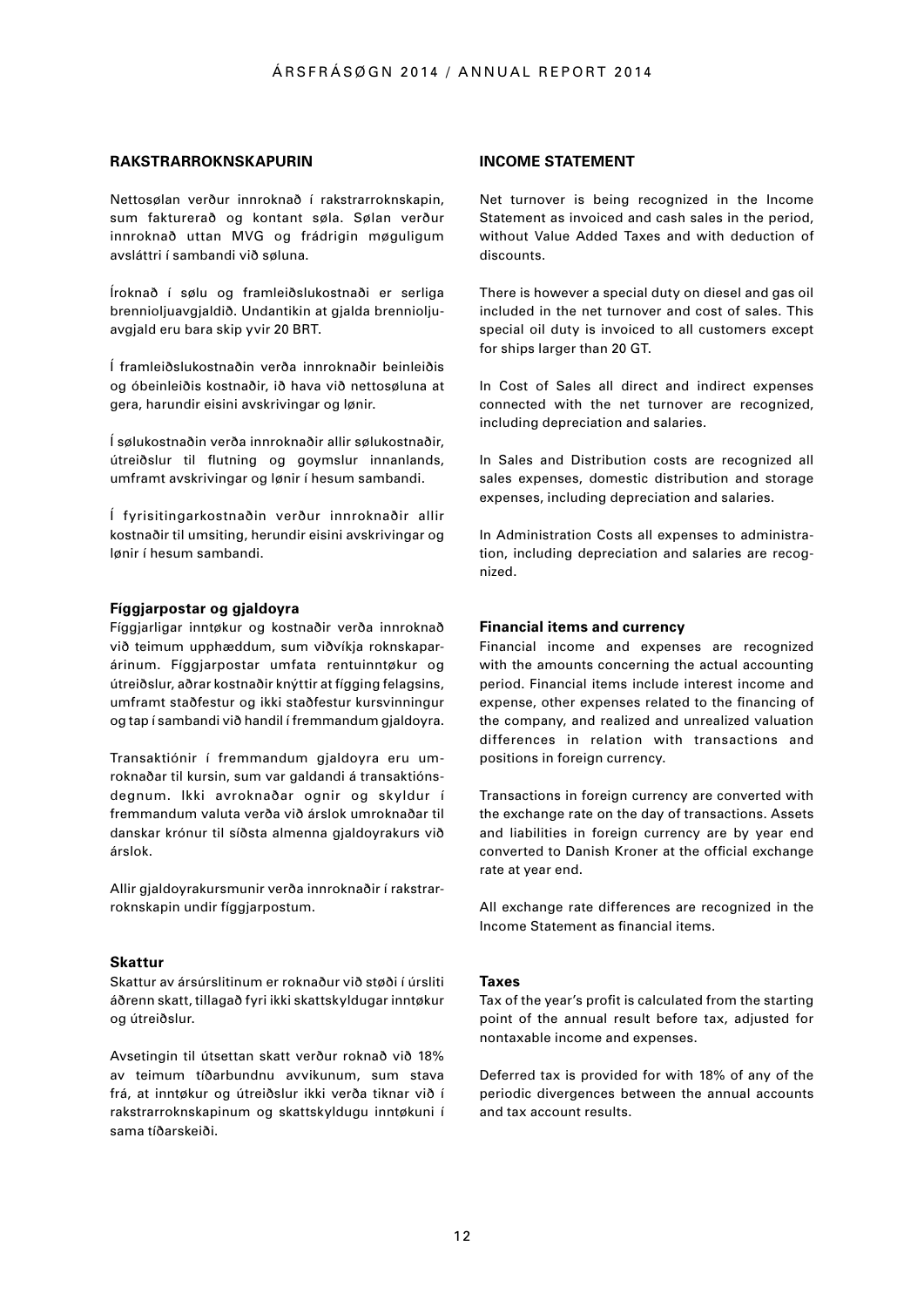## **FÍGGJARSTØÐA**

#### **Støðisogn**

Materiell støðisogn er upptikin í roknskapinum við útveganarvirðinum við afturatløgdum uppskrivingum og frádrátti av gjørdum av- og niðurskrivingum.

Immateriell støðisogn, í hesum sambandi goodwill, er tikið við í roknskapinum sum munur millum bókaða virðið og handilsvirðið í sambandi við at felagið varð selt í 2007, og tá ið P/F 21 mai 2007 og táverandi P/F Føroya Hedda vóru samanløgd í 2008, við síðstnevnda sum framhaldandi felagi. Upprunaligt goodwill er tó lækkað í sambandi við samanleggingina, og nýggjum virðismetingum/ uppskrivingum av bygningum og økjum í hesum sambandi.

Avskrivingarnar eru linierar, mettar eftir restlivitíðini hiá aktivinum:

| Bygningar og øki           | 10-50 ár |
|----------------------------|----------|
| Tøkniútbúnaður og maskinur | 8-25 ár  |
| Rakstrargøgn og innbúgv    | 3-10 ár  |
| Goodwill                   | 20 ár    |

Goodwill verður avskrivað yvir meira enn 5 ár og er hetta orsakað av eini mettari brúkstíð, ið er gjørd við atliti at væntaðum framtíðar inntøkum frá virkseminum, ið hetta goodwill er knýtt at.

Støðisogn verður niðurskrivað til endurvinningarvirði, um hetta er lægri enn roknskaparliga virðið.

Smáamboð við eini væntaðari livitíð á undir 1 ár verða útreiðsluførd í útveganarárinum.

#### **Vørugoymslur**

Goymslur verða virðisásettar til útveganarvirði, gjørt upp eftir FIFO regluni ella til nettorealisatiónsvirði, har hetta er lægri.

#### **Áogn**

Er tikin við í roknskapin til bókað virði við frádrátti av avsetingum til væntað tap, ið er gjørt út frá eini metan av tapsvandanum hjá tí einkulta skuldaranum.

#### **Skuld**

Fíggjarligar skyldur verða innroknaðar til útveganarvirði. Eftirfylgjandi verða fíggjarligar skyldur innroknaðar til upprunaliga útveganarvirðið, frátrekt avdráttir uppá skuldina.

#### **BALANCE SHEET**

#### **Fixed Assets**

Tangible assets are recognized initially at acquisition value pluss revaluations less deduction of accumulated depreciation and write-downs.

Intangible assets, in this occasion goodwill, is recognized as the difference between the trade value and book value of the company at the time the company was sold in 2007, and when P/F 21 Mai 2007 and P/F Føroya Hedda were merged in 2008, with the latter as the continuing company. Initial goodwill is however deducted in connection with the merger, and the performed revaluations of tangible assets (land and buildings) at that time.

Depreciation of the assets is made on a straightline basis according to the expected lifetime as follows:

| Buildings and land                | $10-50$ years |
|-----------------------------------|---------------|
| Technical equipment and machinery | 8-25 years    |
| <b>Fixtures</b>                   | $3-10$ years  |
| Goodwill                          | 20 years      |

Hence goodwill is being depreciated longer than 5 years, and this is based upon the expected future operating income flowing from the operations that this goodwill is connected to.

Fixed assets are written down to net realizable value if this is lower than book value.

Minor assets with an expected useful life of less than 1 year are recognised as costs in the profit and loss account in the year of acquisition.

#### **Stocks**

Stocks are at acquisition value calculated according to the FIFO principle, or net realisation value, whichever is lower.

#### **Accounts Receivables**

Accounts receivables are entered at the booked value with deduction for provision for covering expected losses, which are set by individual assessments.

#### **Debts**

Financial liabilities are recognized at initial acquisition value. Subsequently liabilities are recognized at initial acquisition value less instalments on these loans.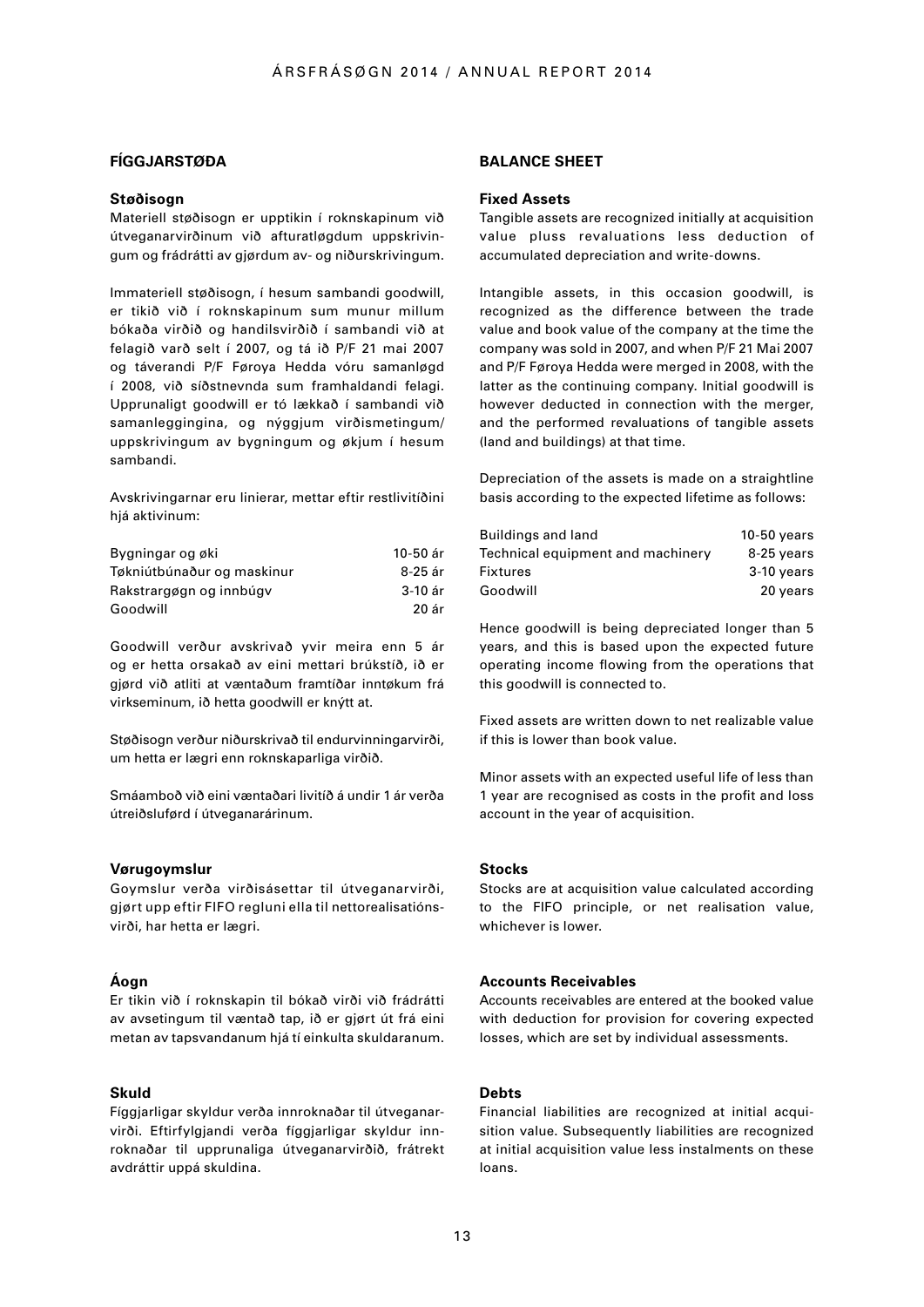Onnur skuld verður tikin við til amortiserað útveganarvirði, sum vanliga er áljóðandi virði.

Vinningsbýti verður innroknað sum stuttfreistað skuld.

Kostnaðir í sambandi við fíggjarligu skyldurnar verða tiknir við í rakstrarroknskapin undir fíggjarkostnaði í tí roknskaparárinum hesir verða staðfestir.

#### **PENINGASTREYMSUPPGERÐ**

Pengastreymsuppgerðin vísir pengastreymarnar hiá felagnum frá rakstri, íløgum og fígging fyri roknskaparárið, broytingar í tøkum peningi umframt tøkan pening við roknskaparbyrjan og roknskaparlok.

Tá feløg verða keypt ella seld, verður gjaldførisávirkanin víst fyri seg undir pengastreymum frá íløgum. Í pengastreymsuppgerðini verða pengastreymar viðvíkjandi keyptum feløgum innroknaðir frá útveganardegnum, og pengastreymar viðvíkjandi seldum feløgum verða innroknaðir fram til søludagin.

#### **Pengastreymar frá rakstri**

Pengastreymar frá rakstri verða gjørdir upp sum ársúrslit javnað fyri ikki kontantar rakstrarpostar, broyting í rakstrarfígging og goldnan partafelagsskatt.

#### **Pengastreymar frá íløgum**

Pengastreymar frá íløgum umfata gjøld í sambandi við keyp og sølu av feløgum og virksemi umframt keyp og sølu av støðisogn.

#### **Pengastreymar frá fígging**

Pengastreymar frá fígging umfata broytingar í stødd ella samanseting av felagskapitali og kostnaðir í hesum sambandi. Harumframt umfata pengastreymarnir lántøku, avdráttir av rentuberandi skuld og útgoldið vinningsbýti til eigararnar.

#### **Tøkur peningur**

Tøkur peningur umfatar tøkan pening umframt stuttfreistað virðisbrøv, ið lætt kunnu umbýtast við tøkan pening, og har tað er ótýðandi váði fyri virðisbroytingum.

Other liabilites are measured at amortized cost which usually corresponds to the nominal value.

Dividends are recognized as short term debt.

Expenses connected to the liabilities are recognized in the Income Statement as financial expenses for the actual accounting period.

#### **CASH FLOW STATEMENT**

The cash flow statement shows the cash flow of the company for the year, divided in cash flows deriving from operating activities, investment activities, and financing activities, respectively, the changes in the liabilities, and the available funds at the beginning and the end of the year respectively.

The effect of cash flow deriving from purchase and sale of enterprises appears separately under cash flow from investment activities. In the cash flow statement, cash flow deriving from purchased enterprises is recognised as of the date of acquisition, and cash flow deriving from sold enterprises is recognised until the sales date.

#### **Cash flow from operating activities**

Cash flow from operating activities are calculated as the results for the year adjusted for non-cash operating items, the change in the working capital, and corporate tax paid.

#### **Cash flow from investment activities**

Cash flow from investment activities comprises payments in connection with the acquisition and sale of enterprises and activities and payments related to the acquisition and sale of fixed assets.

#### **Cash flow from financing activities**

Cash flow from financing activities comprises changes in the size or the composition of the share capital and the costs in this connection. Furthermore, these activities comprise borrowings, instalments on interestbearing debt, and payment of dividend to the shareholders.

#### **Available funds**

Available funds comprise cash funds and short term securities which can easily be converted into cash funds and on which only an insignificant risk of value changes exists.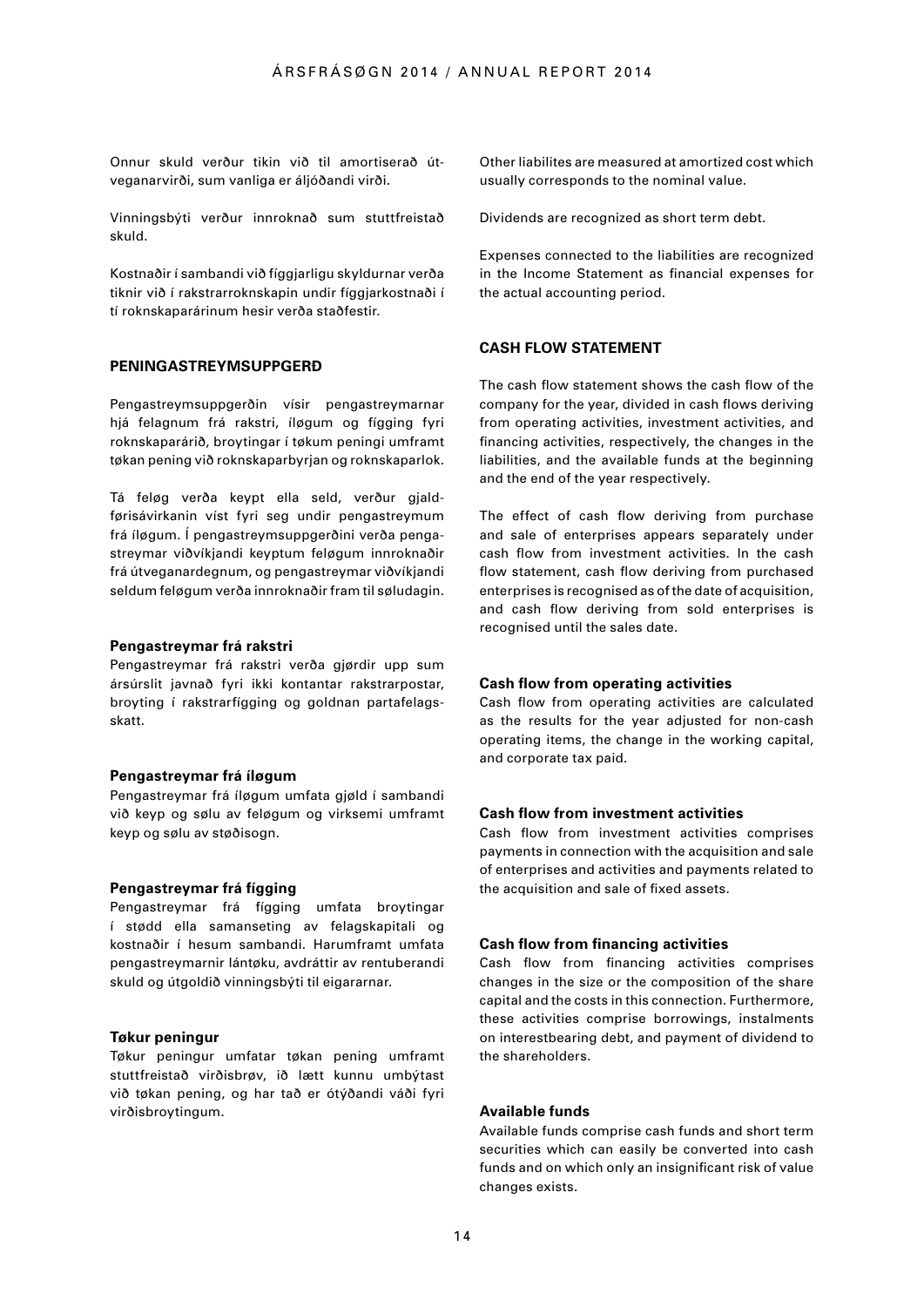## Átekning frá óheftum grannskoðara / *Independent Auditor's Report*

#### **Til kapitaleigararnar í Magn P/F**

#### **Átekning á ársroknskapin**

Vit hava grannskoðað ársroknskapin hjá Magn P/F fyri roknskaparárið 1. januar – 31. desember 2014 við nýttum roknskaparhátti, rakstrarroknskapi, fíggjarstøðu, peningastreymi og notum. Ársroknskapurin er gjørdur eftir ársroknskaparlógini

#### **Ábyrgd leiðslunnar av ársroknskapinum**

Leiðslan hevur ábyrgdina av at gera ein ársroknskap, ið gevur eina rættvísandi mynd í samsvari við ársroknskaparlógina. Leiðslan hevur harumframt ábyrgdina av innanhýsis eftirlitinum, ið leiðslan metir skal til, fyri at ársroknskapurin kann gerast uttan týðandi skeivleikar, uttan mun til um skeivleikarnir standast av sviki ella mistøkum.

## **Ábyrgd grannskoðarans**

Okkara ábyrgd er, við støði í grannskoðanini, at gera eina niðurstøðu um ársroknskapin. Vit hava grannskoðað samsvarandi altjóða standardum um grannskoðan og eftir øðrum ásetingum í føroysku grannskoðanarlóggávuni. Hetta krevur, at vit halda tey etisku krøvini og leggja til rættis og grannskoða fyri at fáa grundaða vissu fyri, at tað ikki eru týðandi skeivleikar í ársroknskapinum.

Grannskoðanin ber í sær, at gjørd verða tey grann skoðanararbeiði, sum skulu til fyri at fáa grannskoðanarprógv fyri upphæddum og upplýsingum í ársroknskapinum. Grannskoðarin metir um, hvat arbeiði skal gerast, herundir metir hann um vandan fyri týðandi skeivleikum í ársroknskapinum, uttan mun til um skeivleikarnir standast av sviki ella mistøkum. Í váðametingini hevur grannskoðarin eisini innanhýsis eftirlitið í huga, ið skal til fyri at felagið kann gera ein ársroknskap, sum gevur eina rættvísandi mynd. Hetta verður gjørt fyri at leggja grannskoðanina til rættis eftir umstøðunum og ikki fyri at gera eina niðurstøðu um dygdina á innanhýsis eftirlitinum. Grannskoðanin ber eisini í sær, at mett verður um roknskaparhátturin, sum leiðslan nýtir, er hóskandi, um tær roknskaparligu metingar, sum leiðslan hevur gjørt eru rímiligar, og hvussu ársroknskapurin sum heild er gjørdur.

#### **To the shareholders of Magn P/F**

#### **Report on the Financial Statements**

We have audited the financial statements of Magn P/F for the financial year January 1st to December 31st 2014, which comprise a summary of significant accounting policies, income statement, balance sheet, cash flow statement and notes. The financial statements are prepared in accordance with the Faroese Financial Statements Act.

### **Management's responsibility for the Financial Statements**

The Management is responsible for the preparation of financial statements that give a true and fair view in accordance with the Faroese Financial Statements Act and for such internal control as the Management determines is necessary to enable the preparation of financial statements that are free from material misstatement, whether due to fraud or error.

#### **Auditor's Responsibility**

Our responsibility is to express an opinion on the financial statements based on our audit. We conducted our audit in accordance with International Standards on Auditing and additional requirements under Faroese Audit regulation.

This requires that we comply with ethical requirements and plan and perform the audit to obtain reasonable assurance about whether the financial statements are free from material misstatements.

An audit involves performing procedures to obtain audit evidence about the amounts and disclosures in the financial statements. The procedures selected depend on the auditor's judgement, including the assessment of the risks of material misstatements of the financial statements, whether due to fraud or error. In making those risk assessments, the auditor considers internal control relevant to the entity's preparation of financial statements that give a true and fair view in order to design audit procedures that are appropriate in the circumstances, but not for the purpose of expressing an opinion on the effectiveness of the entity's internal control. An audit also includes evaluating the appropriateness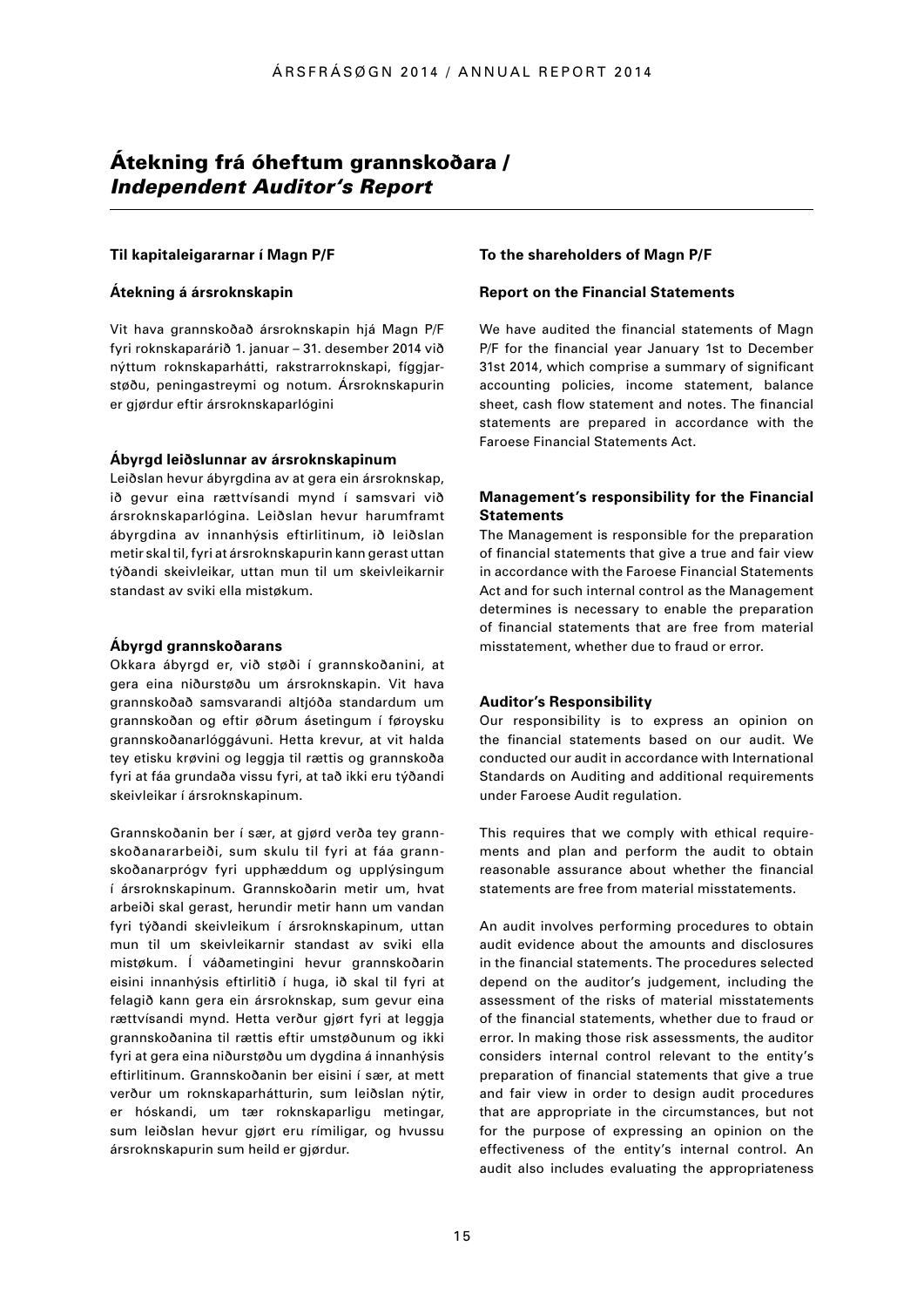Tað er okkara fatan, at vit hava fingið nøktandi grannskoðanarprógv, ið kann vera grundarlag undir okkara niðurstøðu.

Grannskoðanin hevur ikki givið orsøk til fyrivarni.

#### **Niðurstøða**

Tað er okkara fatan, at ársroknskapurin gevur eina rættvísandi mynd av felagsins ognum, skyldum og fíggjarligu støðu 31. desember 2014 og av úrslitinum av virksemi og peningastreymi felagsins í roknskaparárinum 1. januar – 31. desember 2014 samsvarandi ársroknskaparlógini.

#### **Ummæli av leiðslufrágreiðingini**

Vit hava, sum ásett í ársroknskaparlógini, lisið leiðslufrágreiðingina. Vit hava ikki gjørt annað í hesum sambandi, tá ið ársroknskapurin varð grannskoðaður.

Útfrá omanfyri standandi er tað okkara fatan, at upplýsingarnar í leiðslufrágreiðingini eru í samsvari við ársroknskapin.

of accounting policies used and the reasonableness of accounting estimates made by the Management, as well as the overall presentation of the financial statements.

We believe that the audit evidence we have obtained is sufficient and appropriate to provide a basis for our opinion.

The audit has not resulted in any qualification.

#### **Opinion**

In our opinion, the financial statements give a true and fair view of the Company's financial position at December 31st 2014 and of the results of the operations and cash flows for the financial year January 1st to December 31st 2014 in accordance with the Faroese Financial Statements Act.

#### **Statement on the Management's review**

Pursuant to the Faroese Financial Statements Act, we have read the Management's review. We have not performed any further procedures in addition to the audit of the financial statements.

On this basis, it is our opinion that the information provided in the Management's review is consistent with the financial statements.

Tórshavn, tann 27/4 2015 / Tórshavn, 27/4 2015

#### **Januar P/F**

Løggilt Grannskoðanarvirki P/F / *State Authorized Public Accountants P/F*

Hans Lakså

Statsaut. revisor / *State Authorized Public Accountant* 

es Olsen

Skrásettur Grannskoðari / *Registered Public Accountant*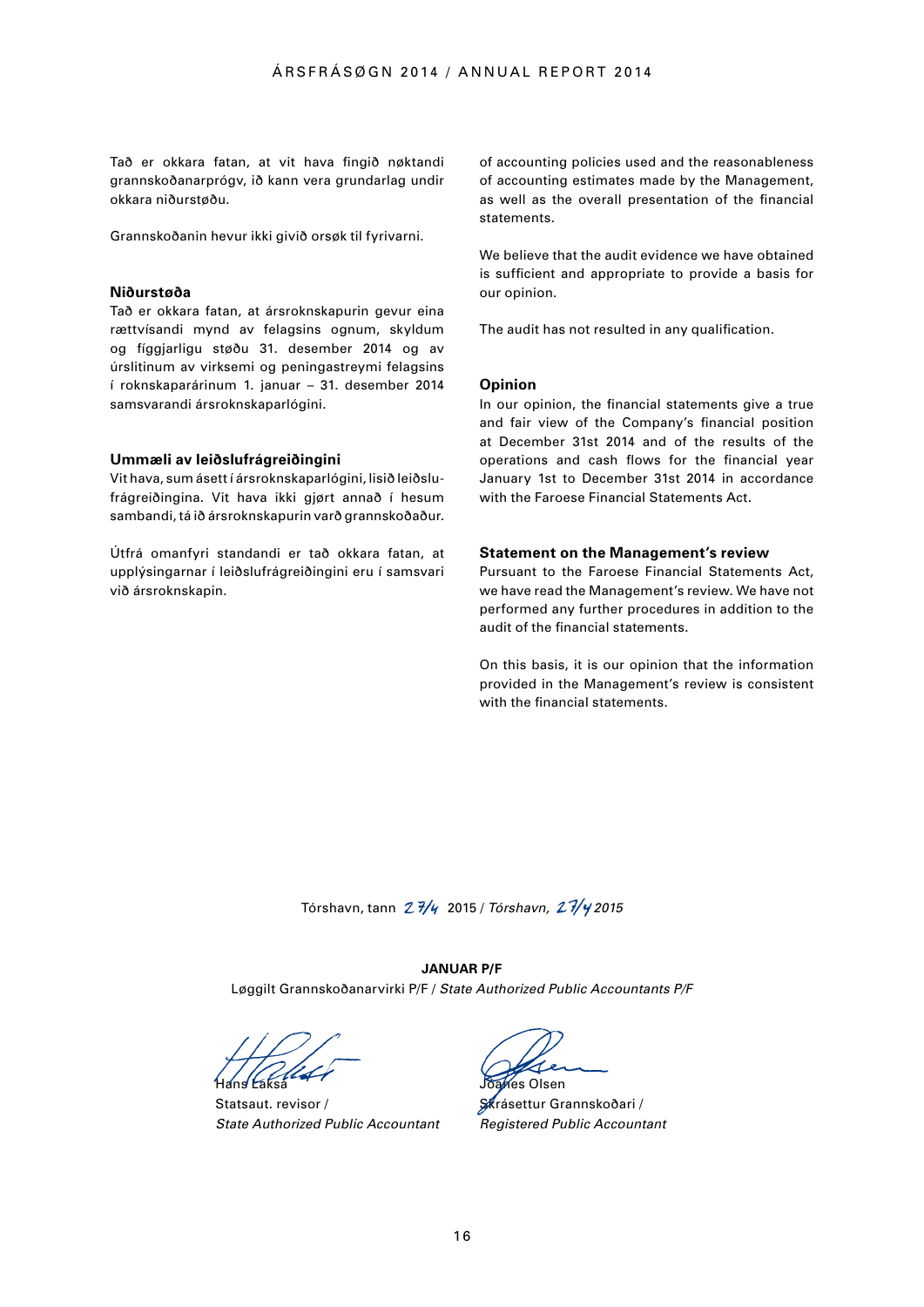# Rakstrarroknskapur / *Income statement*

|                                                   | Notur/       |               |               |
|---------------------------------------------------|--------------|---------------|---------------|
|                                                   | <b>Notes</b> | 2014          | 2013          |
| Nettosøla / Net turnover                          | 1            | 693.710.387   | 847.710.268   |
| Framleiðslukostnaður / Cost of Sales              | $2 - 3$      | -599.915.427  | -757.138.366  |
| <b>Bruttoúrslit / Gross Profit</b>                |              | 93.794.960    | 90.571.902    |
| Sølukostnaður / Sales- and distribution costs     | $2 - 3$      | $-42.486.917$ | $-41.158.280$ |
| Fyrisitingarkostnaður / Administration costs      | $2 - 3$      | -17.426.836   | $-18.644.686$ |
| Rakstrarvinningur / Profit before financial items |              | 33.881.206    | 30.768.935    |
| Rentuinntøkur / Financial income                  | 4            | 131.486       | 291.186       |
| Rentuútreiðslur / Financial expenses              | 5            | $-4.848.240$  | $-4.929.502$  |
| Urslit áðrenn skatt / Profit before tax           |              | 29.164.452    | 26.130.619    |
| Partafelagsskattur / Company tax                  | 6            | $-6.442.444$  | $-5.930.378$  |
| Arsúrslit / The year's profit                     |              | 22.722.007    | 20.200.241    |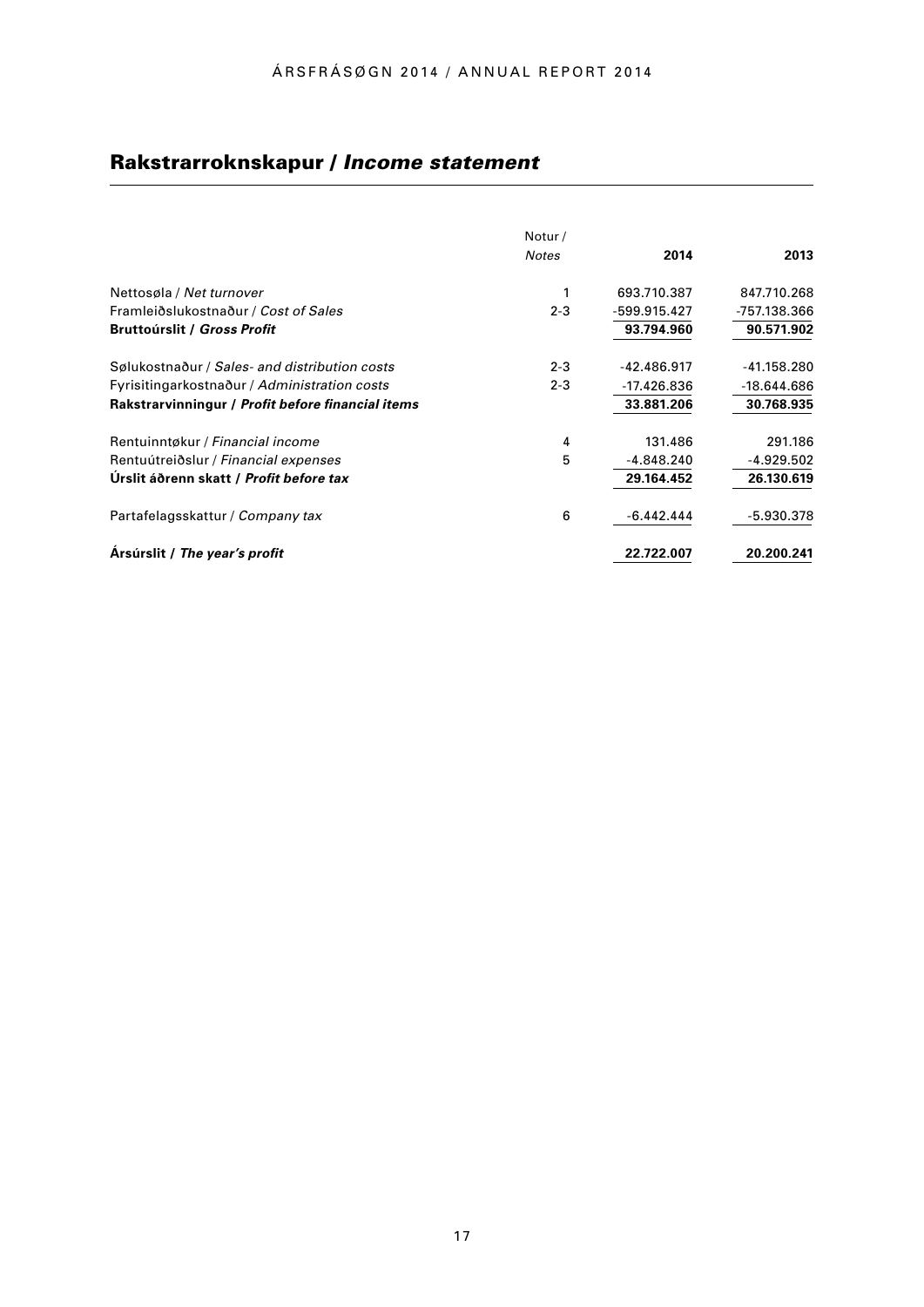# Fíggjarstøða pr. 31/12 / *Balance sheet*

## Aktiv / *Assets*

|                                                          | Notur/<br><b>Notes</b> | 2014        | 2013        |
|----------------------------------------------------------|------------------------|-------------|-------------|
| Immateriell støðisogn / Intangible assets                |                        |             |             |
| Goodwill / Goodwill                                      |                        | 80.255.763  | 86.429.284  |
| Immateriell støðisogn íalt / Total intangible assets     | 7                      | 80.255.763  | 86.429.284  |
|                                                          |                        |             |             |
| Materiell støðisogn / Tangible assets                    |                        |             |             |
| Grundøki og bygningar / Ground and buildings             |                        | 81.808.663  | 83.326.845  |
| Tøkniogn og maskinur / Technical equipment and machinery |                        | 28.040.470  | 28.210.704  |
| Onnur støðisogn, rakstrartól og innbúgv / Fixtures       |                        | 19.606.154  | 14.785.921  |
| Materiell støðisogn íalt / Total tangible assets         |                        | 129.455.286 | 126.323.469 |
| Støðisogn íalt / Total fixed assets                      | 8                      | 209.711.049 | 212.752.753 |
| Vørugoymslur / Stocks                                    |                        |             |             |
| Vørugoymslur / Stocks                                    |                        | 36.459.983  | 46.250.587  |
| Vørugoymslur íalt / Total Stocks                         |                        | 36.459.983  | 46.250.587  |
| Aogn / Accounts receivables                              |                        |             |             |
| Vøruáogn / Trade receivables                             |                        | 41.828.159  | 51.909.413  |
| Áogn hjá atknýttum feløgum /                             |                        |             |             |
| Receivables from group companies                         |                        | 116.851     |             |
| Aogn ialt / Total accounts receivables                   |                        | 41.945.010  | 51.909.413  |
| Tøkur peningur / Cash in hand                            |                        | 22.439.873  | 17.329.104  |
| Umferðarfæ íalt / Total current assets                   |                        | 100.844.867 | 115.489.105 |
| Aktiv jalt / Total assets                                |                        | 310.555.916 | 328.241.857 |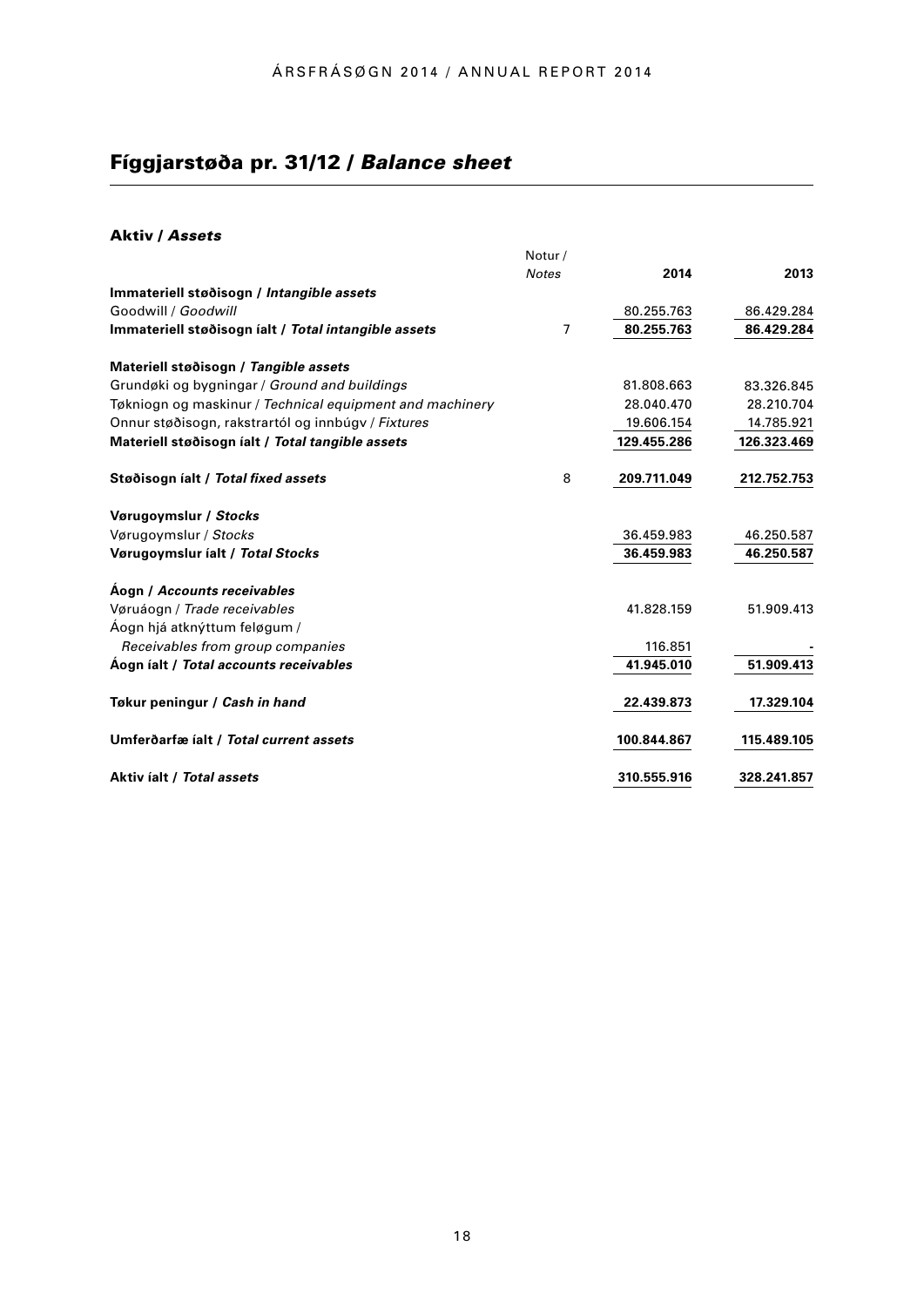# Fíggjarstøða pr. 31/12 / *Balance sheet*

## Passiv / *Liabilities*

|                                                   | Notur/       |             |             |
|---------------------------------------------------|--------------|-------------|-------------|
|                                                   | <b>Notes</b> | 2014        | 2013        |
| Eginogn / Equity                                  |              |             |             |
| Felagskapitalur / Share capital                   |              | 6.000.000   | 6.000.000   |
| Fluttur vinningur / Retained earnings             |              | 151.992.584 | 134.270.577 |
| Eginogn íalt / Total equity                       | 9            | 157.992.584 | 140.270.577 |
| <b>Avsetingar / Provisions</b>                    |              |             |             |
| Sett av til útsettan skatt / Deferred taxes       |              | 9.572.873   | 9.107.418   |
| Avsetingar ialt / Total provisions                | 6            | 9.572.873   | 9.107.418   |
| Langfreistað skuld / Long-term debt               |              |             |             |
| Bankaskuld / Bank Joans                           |              | 55.770.810  | 65.333.595  |
| l alt / Total                                     | 10           | 55.770.810  | 65.333.595  |
| Stuttfreistað skuld / Short-term debt             |              |             |             |
| Stuttfreistaður partur av langfreistaðari skuld / |              |             |             |
| Part of long term debt due within one year        |              | 9.575.171   | 9.293.586   |
| Bankaskuld / Bank Joans and overdraft             |              |             | 6.240.379   |
| Ognarar / Creditors                               |              | 53.839.167  | 67.442.858  |
| Tollur og avgiøld / Customs and duties            |              | 12.828.420  | 24.910.902  |
| Skyldugt vinningsbýti / Outstanding dividends     |              | 5.000.000   |             |
| Partafelagsskattur / Taxes                        | 6            | 5.976.892   | 5.642.542   |
| Stuttfreistað skuld íalt / Total short-term debts |              | 87.219.649  | 113.530.267 |
| Skuld ialt / Total debt                           |              | 142.990.459 | 178.863.862 |
| Passiv ialt / Total liabilities                   |              | 310.555.916 | 328.241.857 |
| Aðrar skyldur / Other obligations                 |              |             |             |

11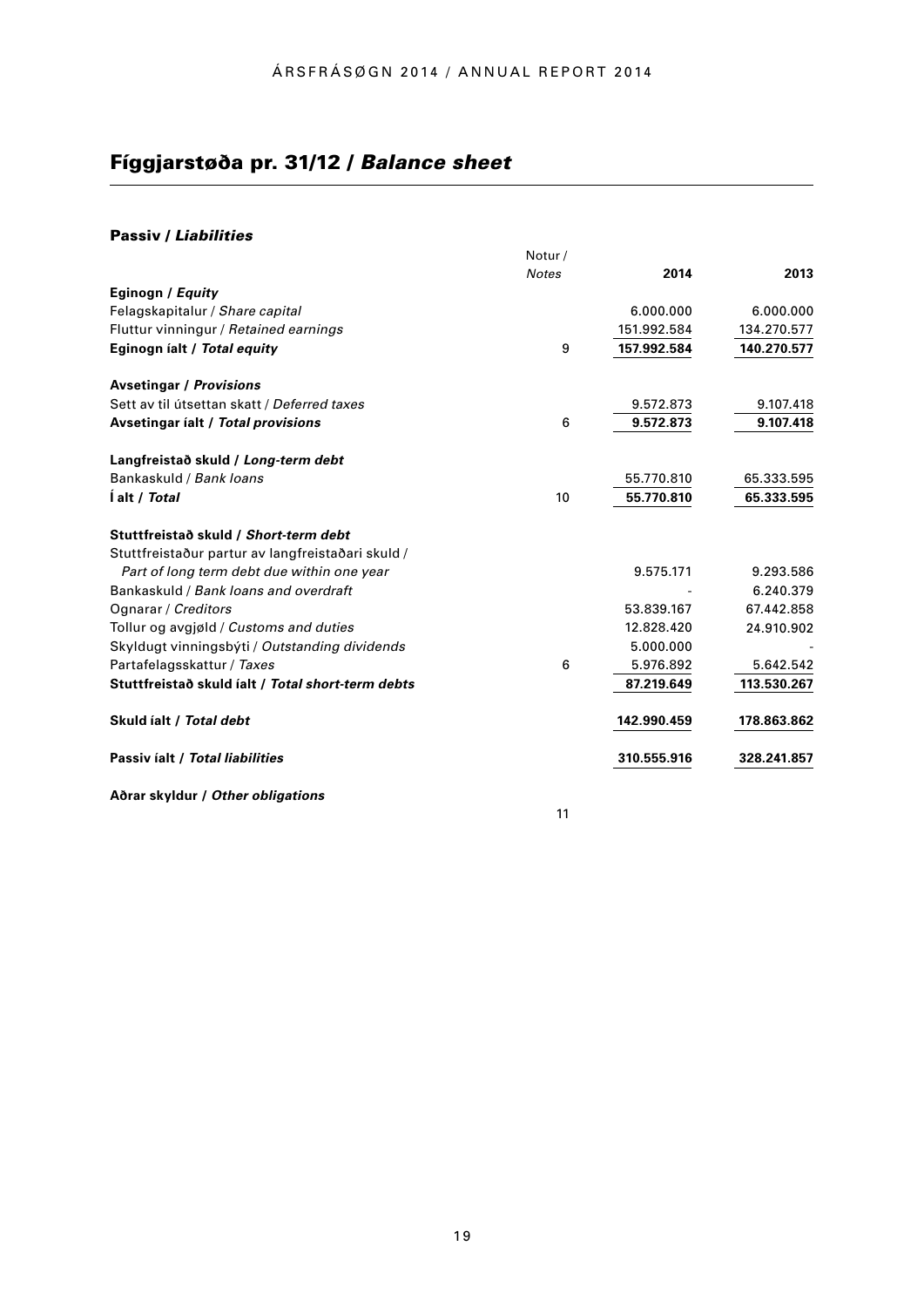# Peningastreymsuppgerð / *Cash flow statement*

|                                                                                         | Notur/       |               |               |
|-----------------------------------------------------------------------------------------|--------------|---------------|---------------|
|                                                                                         | <b>Notes</b> | 2014          | 2013          |
| Arsúrslit / The year's profit                                                           |              | 22.722.007    | 20.200.241    |
| Reguleringar rakstur / Adjustments in operational items                                 | 12           | 26.338.120    | 25.020.105    |
| Broyting í goymslum / Changes in stocks                                                 |              | 9.790.604     | $-12.258.839$ |
| Broytingar í áogn / Changes in accounts receivables                                     |              | 9.964.403     | 4.086.287     |
| Broyting í skuld (ex. vinningsbýti og skatt) /                                          |              |               |               |
| Changes in short-term debt (excl. dividends and taxes)                                  |              | -25.686.174   | 19.638.268    |
| Peningastreymur frá rakstri áðrenn rentur /                                             |              |               |               |
| Cash flow from operations before financial items                                        |              | 43.128.961    | 56.686.062    |
| Rentuinntøkur / Financial income                                                        |              | 131.486       | 291.186       |
| Rentuútreiðslur / Financial expenses                                                    |              | $-4.848.240$  | $-4.929.502$  |
| Peningastreymur frá rakstri áðrenn skatt /                                              |              |               |               |
| Cash flow from operations before taxes                                                  |              | 38.412.207    | 52.047.746    |
| Goldin partafelagsskattur / Company tax paid                                            |              | $-5.642.640$  | $-6.067.098$  |
| Peningastreymur frá rakstri / Cash flow from operations                                 |              | 32.769.567    | 45.980.648    |
| Keyp av støðisogn / Capital Expenditures                                                |              | $-12.157.218$ | $-9.208.458$  |
| Søla av støðisogn / Sales of fixed assets                                               |              | 20.000        | 16.000        |
| Peningastreymur frá íløgum / Cash flow from investment                                  |              | $-12.137.218$ | $-9.192.458$  |
| Peningastreymsbroyting i alt / Total cash flow changes                                  |              | 20.632.349    | 36.788.190    |
| Broyting í langfreistaðari skuld / Changes in long-term debt<br>Broyting í bankaskuld / |              | $-9.281.201$  | $-32.229.878$ |
| Changes in short term bank loans and overdraft                                          |              | $-6.240.379$  | 6.240.379     |
| Keyp av egnum partabrøvum / Purchase of own shares                                      |              |               | $-20.656.731$ |
| Goldið vinningsbýti / Dividends paid                                                    |              |               | $-4.130.000$  |
| Peningastreymur frá fígging / Cash flow form financing                                  |              | $-15.521.580$ | -50.776.230   |
| Peningastreymur frá rakstri, íløgum og fígging /                                        |              |               |               |
| Cash flow from operations, investment and financing                                     |              | 5.110.769     | $-13.988.040$ |
| Tøkur peningur 1. januar / Cash in hand January 1st                                     |              | 17.329.104    | 31.317.145    |
| Tøkur peningur 31. desember / Cash in hand December 31st                                |              | 22.439.873    | 17.329.104    |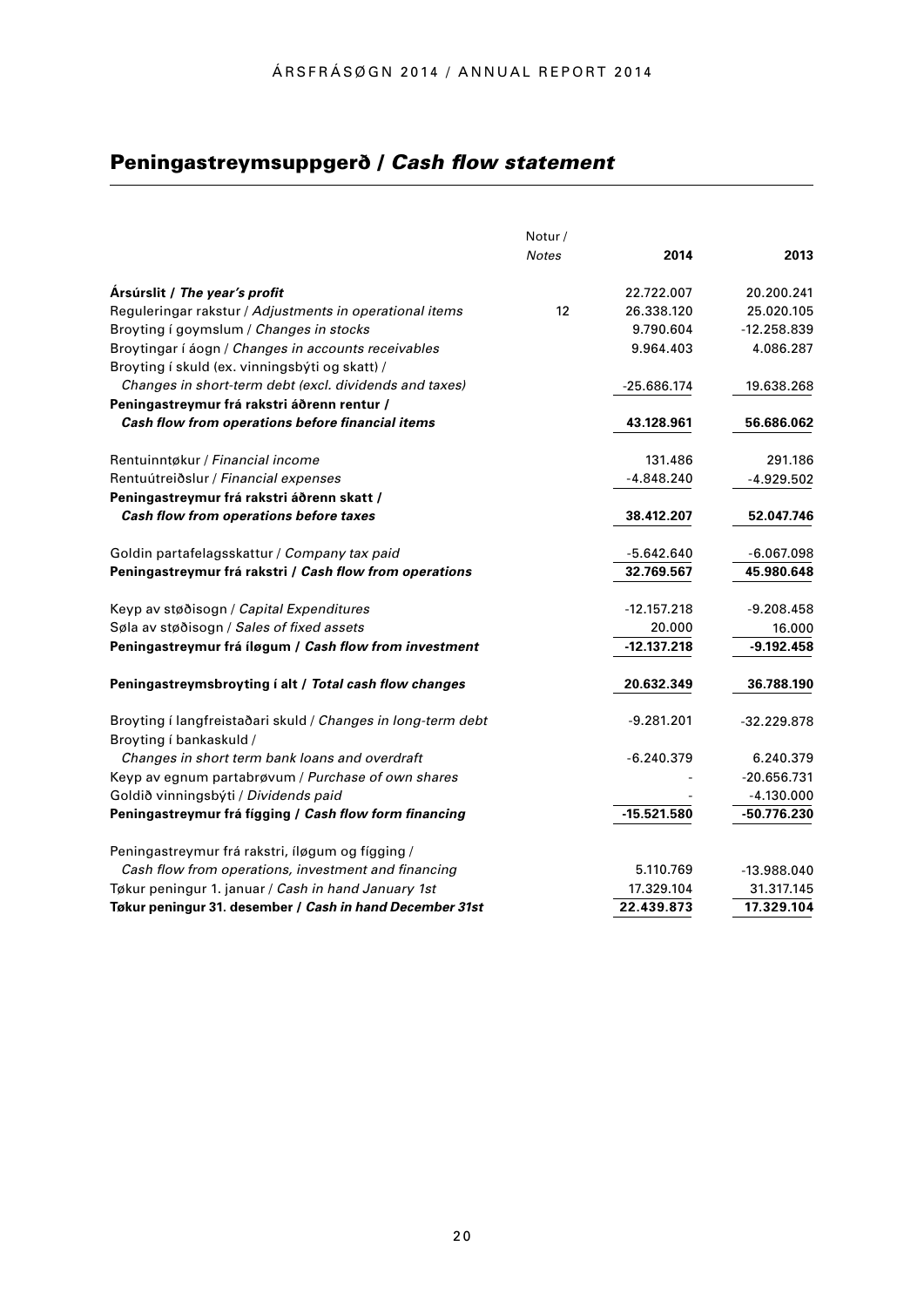# Notur / *Notes*

## **1. Nettosøla /** *Net turnover*

Samsvarandi § 96 stk. 1 í ársroknskaparlógini er býtið av nettosøluni á virksemisøki og geografisk øki ikki víst av kappingarligum áðum. / *The allocation of net turnover is excluded in accordance with paragraph 96, subsection 1 in the Faroese Financial Statements Act., due to competition reasons.*

| 2. Útreiðslur / Expences                                                                                                                                                                                                                   | 2014                 | 2013                 |
|--------------------------------------------------------------------------------------------------------------------------------------------------------------------------------------------------------------------------------------------|----------------------|----------------------|
| Starvsfólk: / Employees:<br>Lønir / Salaries and wages                                                                                                                                                                                     | 25.485.468           | 26.065.673           |
| Pensiónsgjøld / Pensions contributions                                                                                                                                                                                                     | 2.962.760            | 2.883.183            |
| Onnur almenn gjøld / Other expences for social security                                                                                                                                                                                    | 1.070.131            | 1.081.959            |
|                                                                                                                                                                                                                                            | 29.518.359           | 30.030.815           |
| Stjórn og nevnd / Board and management                                                                                                                                                                                                     |                      |                      |
| Løn, pensiónsgjøld og samsýning / Salaries, pensions and renumeration                                                                                                                                                                      | 3.120.071            | 2.835.299            |
|                                                                                                                                                                                                                                            | 3.120.071            | 2.835.299            |
| l alt / Total                                                                                                                                                                                                                              | 32.638.430           | 32.866.114           |
| Tal av starvsfólkum í miðal / Average number of employees                                                                                                                                                                                  | 76                   | 75                   |
| Stjórin og fíggjarstjórin hava møguleika at keypa partabrøv í<br>móðurfelagnum fram til og við 12. september 2017 til ein roknaðan<br>keypsprís á umleið 7,5 mió. kr. /<br>The managing director and the CFO have options to buy shares in |                      |                      |
| the parent company up to and including September 12th 2017 to a<br>calculated purchase price of approximately 7.5 million DKK.                                                                                                             |                      |                      |
| Samsýning til av aðalfundi valdar grannskoðarar /<br>Fees paid to auditors appointed by general assembly                                                                                                                                   |                      |                      |
| Grannskoðanarsamsýning / Auditing remuneration<br>Aðrar útreiðslur enn til grannskoðan /                                                                                                                                                   | 165.000              | 160.000              |
| Other expences than auditing paid to auditing firm                                                                                                                                                                                         |                      | 88.400               |
| l alt / Total                                                                                                                                                                                                                              | 165.000              | 248.400              |
| 3. Av- og niðurskrivingar / Depreciation and writedown                                                                                                                                                                                     |                      |                      |
| Framleiðsla / Production                                                                                                                                                                                                                   | 6.173.520            | 6.173.520            |
| Søla / Distribution                                                                                                                                                                                                                        | 7.980.711            | 6.515.809            |
| Fyrisiting / Administration                                                                                                                                                                                                                | 1.044.691            | 1.778.082            |
| l alt / Total                                                                                                                                                                                                                              | 15.198.921           | 14.467.411           |
| 4. Rentuinntøkur / Financial income                                                                                                                                                                                                        |                      |                      |
| Aðrar fíggjarinntøkur / Other financial income                                                                                                                                                                                             | 131.486              | 291.186              |
| l alt / Total                                                                                                                                                                                                                              | 131.486              | 291.186              |
|                                                                                                                                                                                                                                            |                      |                      |
| 5. Rentuútreiðslur / Financial expences                                                                                                                                                                                                    |                      |                      |
| Aðrar fíggjarútreiðslur / Other financial expences<br>Valutareguleringar/-tap / Currency related adjustments and losses                                                                                                                    | 4.460.558<br>387.682 | 4.549.870<br>379.632 |
| l alt / Total                                                                                                                                                                                                                              | 4.848.240            | 4.929.502            |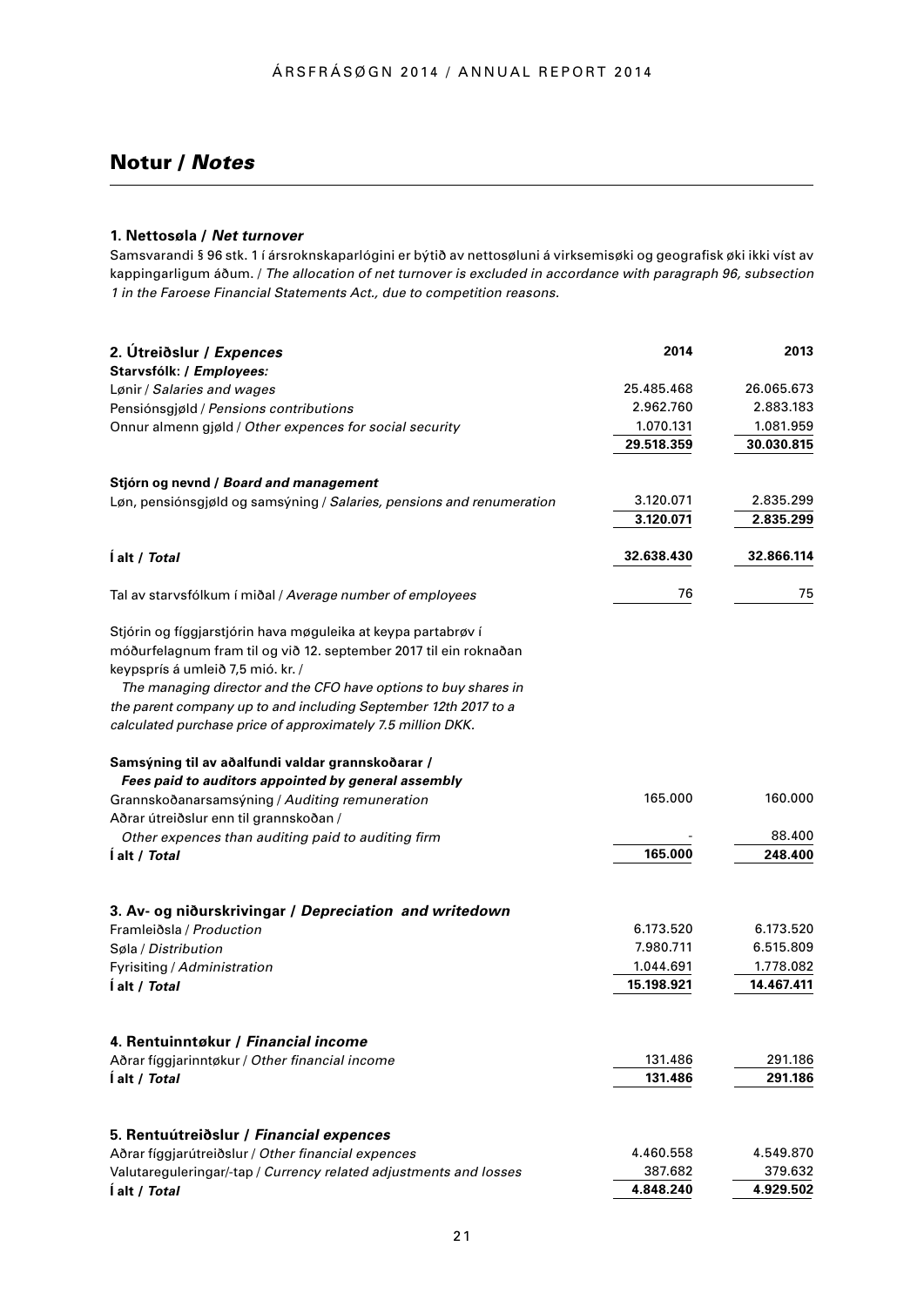## **6. Partafelagsskattur /** *Company tax*

|                                                            | P/F Skattur/<br>Company tax | Ütsettur skattur<br>Deferred tax | Rakstrarroknsk.<br>Profit & Loss |
|------------------------------------------------------------|-----------------------------|----------------------------------|----------------------------------|
| Burturleggingar pr. 1. januar / Provisions per January 1st | 5.642.542                   | 9.107.418                        |                                  |
| Goldin skattur í árinum / Tax paid                         | -5.642.640                  |                                  |                                  |
| Skattur av ársúrsliti í alt / Tax of year's profits Total  | 5.976.990                   | 465.454                          | 6.442.444                        |
| Burturleggingar pr. 31. desember /                         |                             |                                  |                                  |
| <b>Provisions per December 31st</b>                        | 5.976.892                   | 9.572.873                        | 6.442.444                        |

## **7. Immateriell støðisogn /** *Intangible assets*

|                                                                         | Goodwill    |
|-------------------------------------------------------------------------|-------------|
| Útveganarvirði / Acquisition cost                                       |             |
| Utveganarvirði pr. 1. januar / Acquisition costs per January 1st        | 123,470,405 |
| Utveganarvirði pr. 31. desember / Provisions per December 31st          | 123.470.405 |
| <b>Avskrivingar / Depreciation</b>                                      |             |
| Avskrivingar pr. 1. januar / Depreciation per January 1st               | 37.041.121  |
| Avskrivingar í árinum / Depreciation                                    | 6.173.520   |
| Avskrivingar pr. 31. desember / Acquisition cost per December 31st      | 43.214.642  |
| Bókað virði pr. 31. desember / Booked value per December 31st           | 80.255.763  |
| Bókað virði pr. 31. desember 2013 / Booked value per December 31st 2013 | 86.429.284  |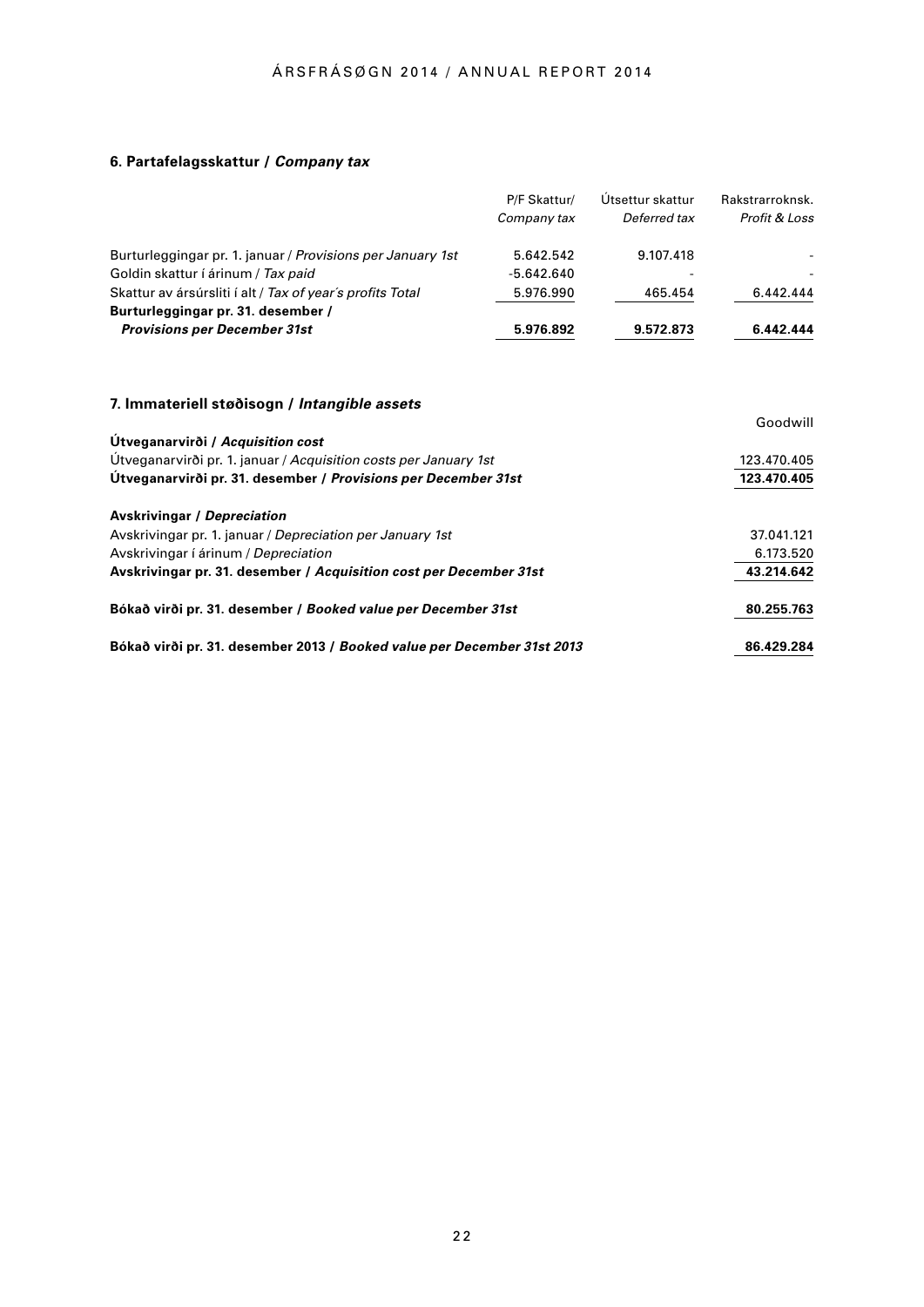## **8. Materiell støðisogn /** *Tangible assets*

| o. materien støvisvyn / <i>rangible assets</i>                   |             |               |                 |
|------------------------------------------------------------------|-------------|---------------|-----------------|
|                                                                  | Grundøki og | Tøkniogn      | Onnur           |
|                                                                  | bygningar/  | og maskinur/  | støðisogn/      |
|                                                                  | Grounds and | Tech. equip & | <b>Fixtures</b> |
|                                                                  | buildings   | machinery     |                 |
| Utveganarvirði / Acquisition costs                               |             |               |                 |
| Útveganarvirði pr. 1. januar / Acquisition costs per January 1st | 49.373.618  | 67.048.359    | 48.696.925      |
| Tilgongd í árinum / Additions during the year                    | 1.933.715   | 3.021.710     | 7.201.793       |
| Frágongd í árinum / Disposals during the year                    |             |               | 1.687.696       |
| Útveganarvirði pr. 31. desember /                                |             |               |                 |
| <b>Acquisition cost per December 31st</b>                        | 51.307.333  | 70.070.068    | 54.211.023      |
| <b>Uppskrivingar / Revaluation</b>                               |             |               |                 |
| Uppskrivingar pr. 1. januar / Revaluation per January 1st        | 69.456.278  | 9.500.000     |                 |
| Uppskrivingar pr. 31. desember /                                 |             |               |                 |
| <b>Revaluation per December 31st</b>                             | 69.456.278  | 9.500.000     |                 |
| Av- og niðurskrivingar / Depreciation and writedown              |             |               |                 |
| Av- og niðurskrivingar pr. 1. januar /                           |             |               |                 |
| Depreciation and writedown per January 1st                       | 35.503.052  | 48.337.655    | 33.911.004      |
| Av- og niðurskrivingar í árinum /                                |             |               |                 |
| Depreciation and writedown during the year                       | 3.451.897   | 3.191.944     | 2.381.561       |
| Frágongd í árinum / Disposals during the year                    |             |               | 1.687.696       |
| Av- og niðurskrivingar pr. 31. desember /                        |             |               |                 |
| Depreciation and writedown per December 31st                     | 38.954.949  | 51.529.599    | 34.604.869      |
| Bókað virði pr. 31. desember /                                   |             |               |                 |
| <b>Booked value per December 31st</b>                            | 81.808.663  | 28.040.470    | 19.606.154      |
| Bókað virði pr. 31. desember 2013 /                              |             |               |                 |
| <b>Booked value per December 31st 2013</b>                       | 83.326.845  | 28.210.704    | 14.785.921      |
|                                                                  |             |               |                 |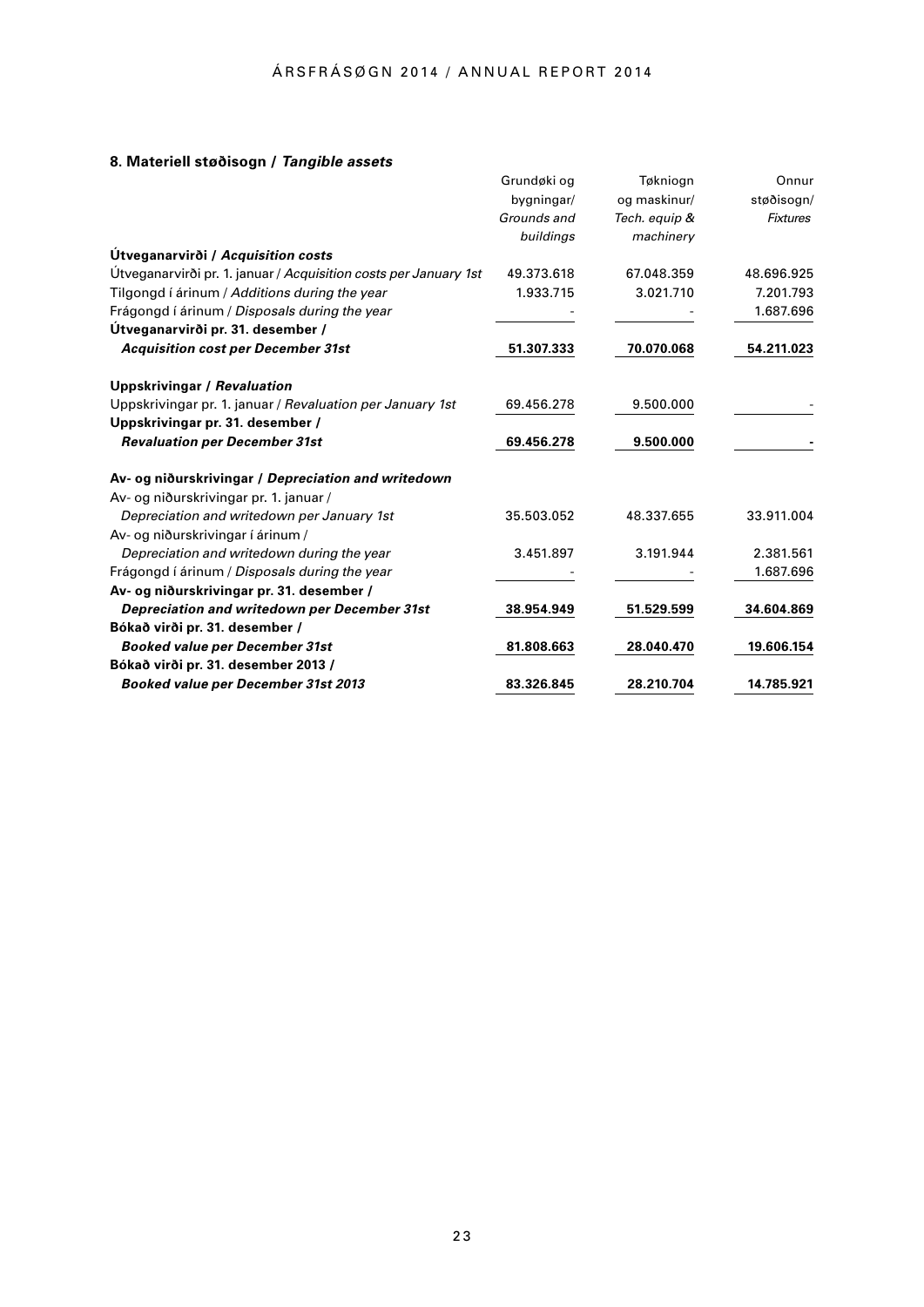## **9. Eginognaruppgerð /** *Equity*

|                                          | Felags-                  | <b>Fluttur</b> | Uppskot til   |                |
|------------------------------------------|--------------------------|----------------|---------------|----------------|
|                                          | kapitalur/               | vinningur/     | vinningsbýti/ | alt /          |
|                                          | Share                    | Retained       | Dividend      | Total          |
|                                          | capital                  | earnings       |               |                |
| Saldo pr. 1. jan / Total per January 1st | 6.000.000                | 134.270.577    |               | $-140.270.577$ |
| Uppskot til býti av úrsliti /            |                          |                |               |                |
| Proposed allocation of result            | $\overline{\phantom{0}}$ | 22.722.007     | $-5.000.000$  | 17.722.007     |
| Saldo pr. 31. desember /                 |                          |                |               |                |
| <b>Total per December 31st</b>           | 6.000.000                | 156.992.584    | $-5.000.000$  | 157.992.584    |

| Felagskapitalur / Share capital | Partabrævastødd/ | Tal/   | Vanlig partabrøv/ |
|---------------------------------|------------------|--------|-------------------|
|                                 | Denominiation    | Number | Ordinary shares   |
|                                 | 918,400          |        | 918.400           |
|                                 | 500.000          | 3      | 1.500.000         |
|                                 | 460.000          |        | 460.000           |
|                                 | 418.400          | 2      | 836.800           |
|                                 | 400.000          |        | 400.000           |
|                                 | 241.600          | 3      | 724.800           |
|                                 | 158,400          | 3      | 475.200           |
|                                 | 100.000          | 3      | 300.000           |
|                                 | 98.000           |        | 98,000            |
|                                 | 81.600           | 3      | 244.800           |
|                                 | 40.000           |        | 40.000            |
|                                 | 500              | 4      | 2.000             |

Felagið eigur tann 31.12.2014 egnar kapitalpartar á nominelt kr. 720.000, svarandi til 12% av samlaða felagskapitalinum /

 *The company owns 31/12/2014 own shares of nominally DKK 720,000, corresponding to 12% of the total share capital.* 

## **Nota 10: Langfreistað skuld /** *Long term debt*

| Langfreistað skuld at gjalda aftaná 5 ár / Long term debt remaining after 5 years | Kr. 14.475.617 |             |
|-----------------------------------------------------------------------------------|----------------|-------------|
| 11. Aðrar skyldur / Other obligations                                             |                |             |
|                                                                                   | 2014           | 2013        |
| Veðsetingar / Charged assets                                                      |                |             |
| Trygd er latin í leysafæ, hvørs bókaða virði 31/12-2014 er kr. 19.606.154 /       |                |             |
| Fixtures charged. Book value per 31.12.2014 of 19,606,154 DKK                     | 8.550.000      | 8.550.000   |
| Trygd er latin í øðrum ognum.                                                     |                |             |
| Samlaða bókaða virði 31/12-2014 á hesi støðisogn er kr. 109.849.133 /             |                |             |
| Security provided in other property.                                              |                |             |
| Combined book value per 31.12.2014 of 109.849.133 DKK                             | 207.000.000    | 207.000.000 |
|                                                                                   |                |             |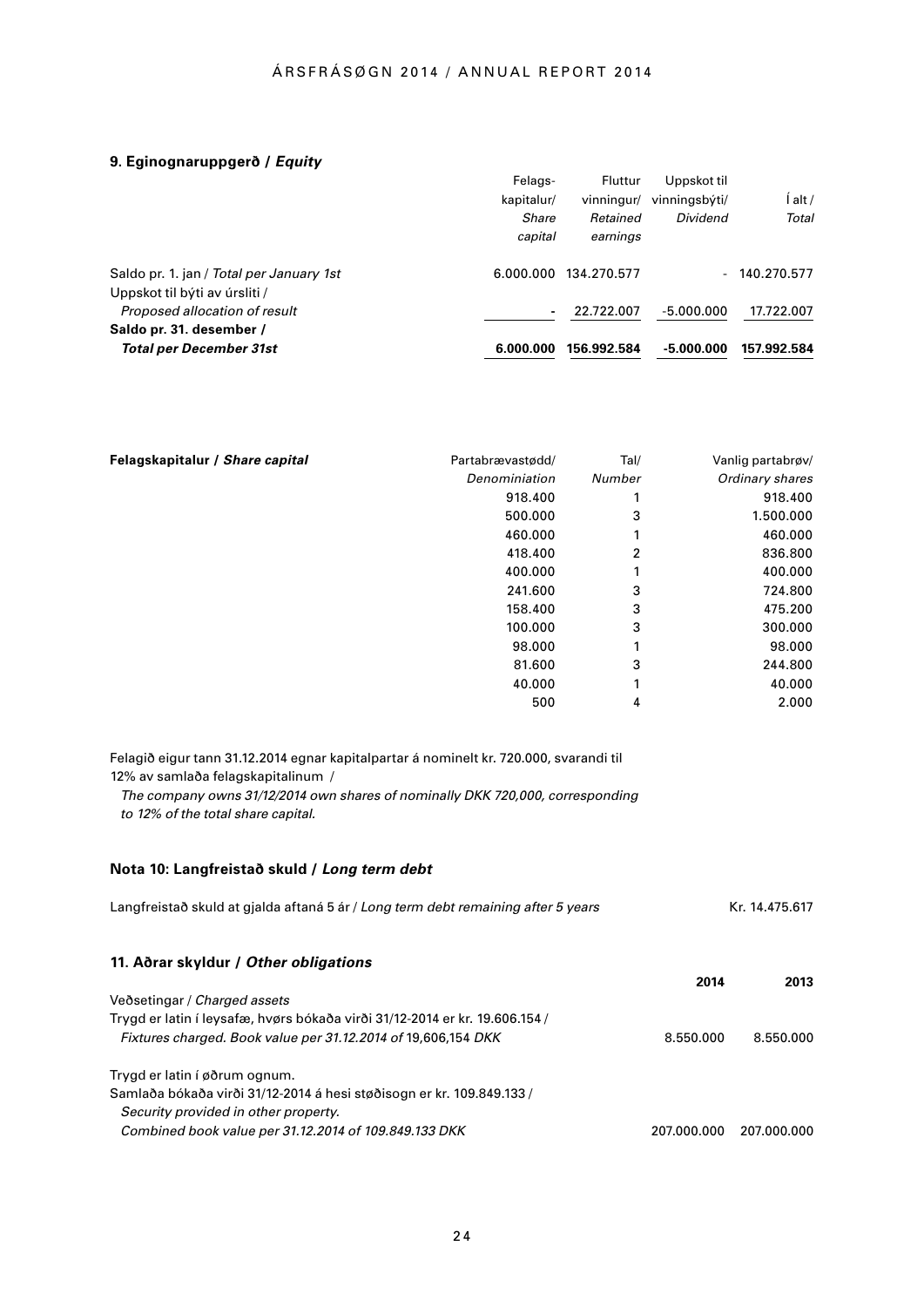## **12. Reguleringar /** *Adjustments*

|                                                                            | 2014       | 2013       |
|----------------------------------------------------------------------------|------------|------------|
| Rentuinntøkur / Financial income                                           | $-131.486$ | $-291.186$ |
| Rentuútreiðslur / Financial expences                                       | 4.848.240  | 4.929.502  |
| Av- og niðurskrivingar / Depreciation and writedown                        | 15.198.921 | 14.467.411 |
| Nettovinningur/tap i.s.v. sølu av støðisogn / Gain/loss on sales of assets | $-20.000$  | $-16,000$  |
| Partafelagsskattur / Company tax                                           | 6.442.444  | 5.930.378  |
| Reguleringar rakstur i alt / Adjustments in operational items total        | 26.338.120 | 25.020.105 |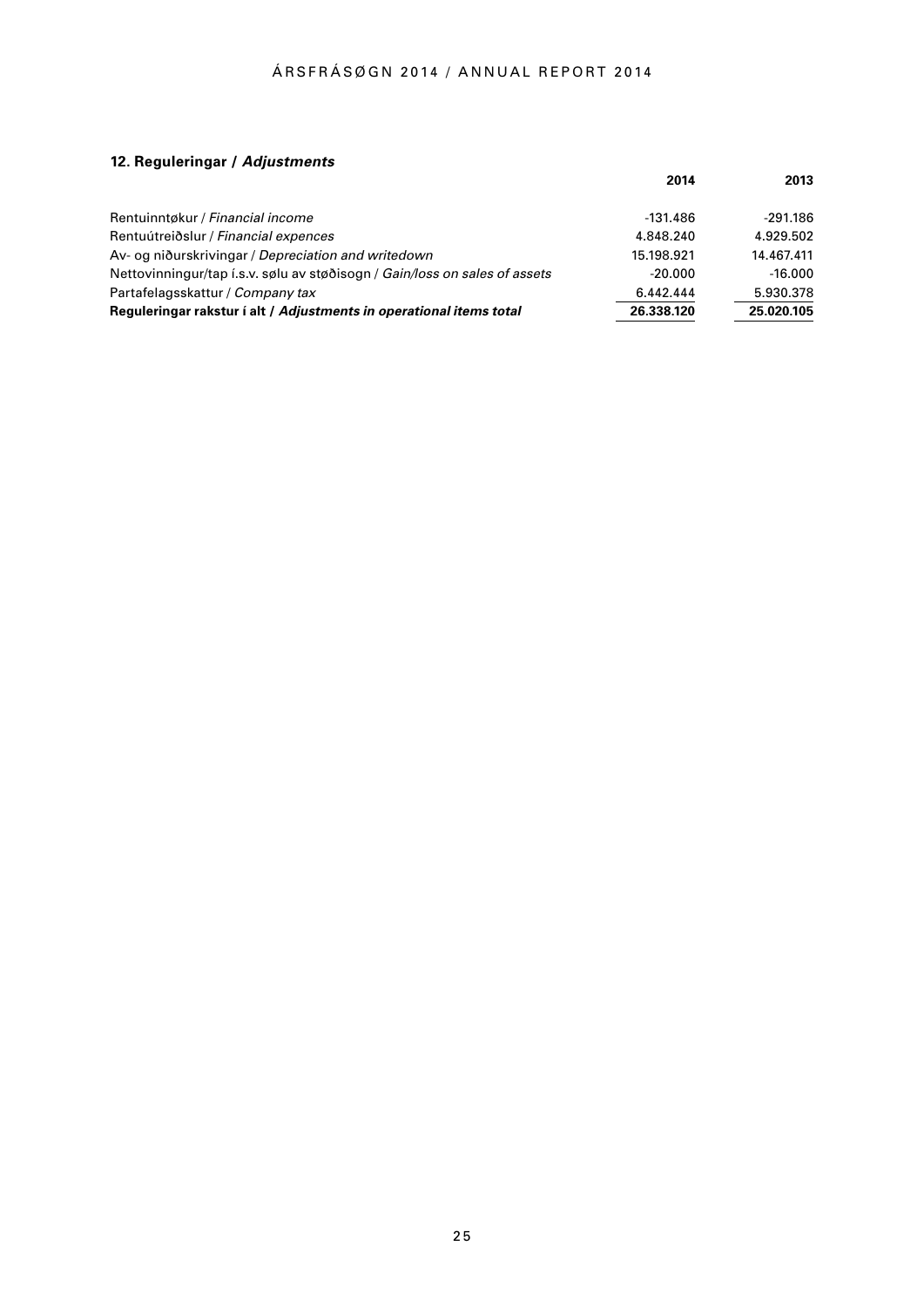## Leiðslan í Magn / *Management of Magn*

Nevnd / *Board of Directors* 

**Jens Meinhard Rasmussen**  Formaður / *Chairman*

**Jón Díðrik Jónsson**  Næstformaður / *Vice Chairman*

**Christian Nagata** Nevndarlimur / *Member of the Board*  Stjórn / *Management*

**Hendrik Egholm**  Stjóri / *Managing Director* Leiðandi starvsfólk / *Senior employees* 

**Johnni M. Poulsen** Fíggjarstjóri / varastjóri / *Chief Financial Officer* / *Vice Managing Director* 

**Leif Hovgaard** Søluleiðari / *Sales Manager*

**Áki Vang Poulsen** Retail og marknaðarleiðari / *Retail & marketing manager*

**Kári Sigvardsen** Rakstrarleiðari / *Operational Manager*